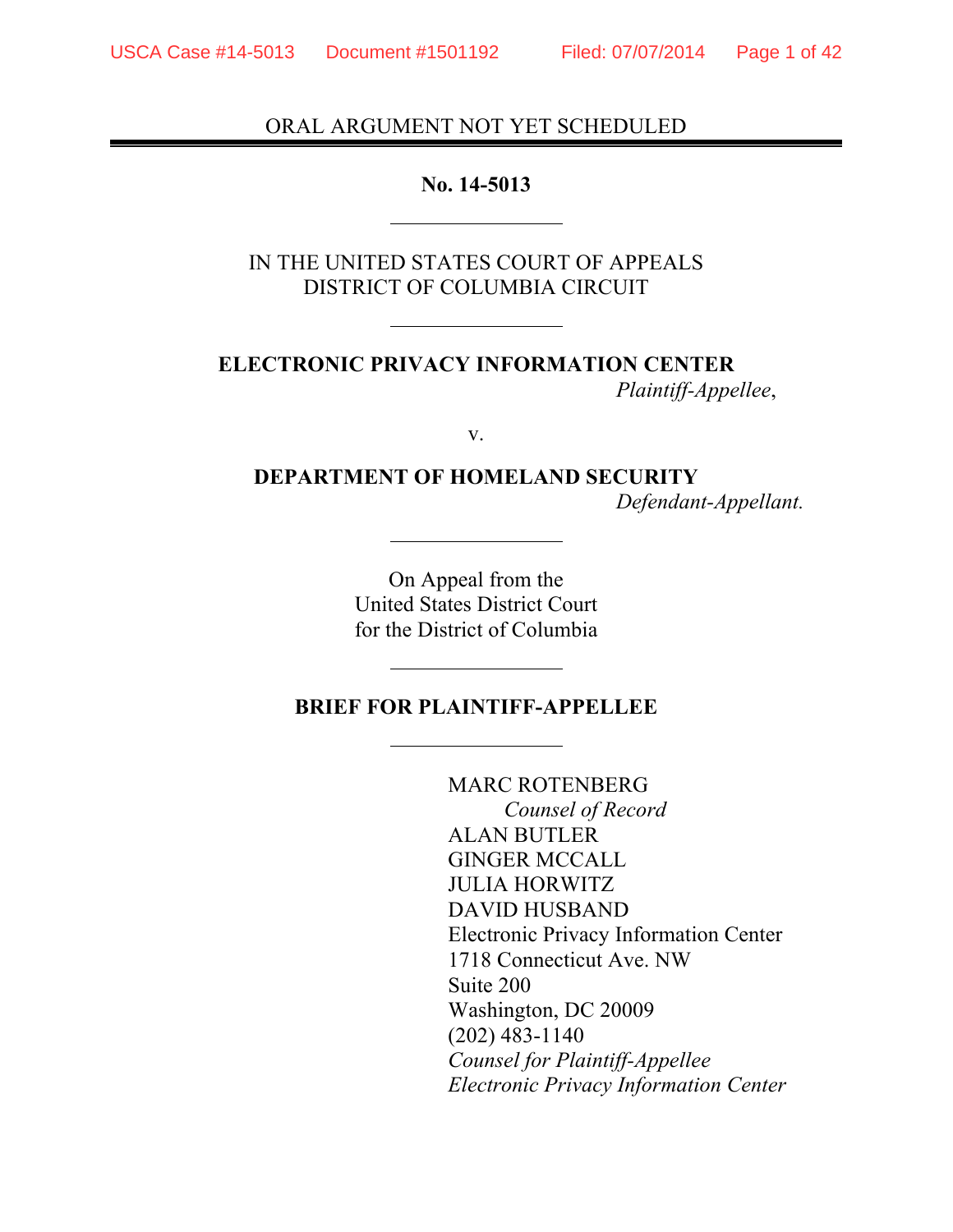# **CERTIFICATE AS TO PARTIES, RULINGS AND RELATED CASES CORPORATE DISCLOSURE STATEMENT**

Pursuant to F.R.A.P. 26.1 and D.C. Cir. Rules  $27(a)(4)$  and  $28(a)(1)(A)$ ,

Appellee certifies as follows:

#### **A. Parties and Amici**

The Defendant-Appellant is the Department of Homeland Security ("DHS"). DHS is a federal agency subject to the Freedom of Information Act ("FOIA").

Plaintiff-Appellee is the Electronic Privacy Information Center ("EPIC"). EPIC is a  $501(c)(3)$  non-profit corporation. EPIC is a public interest research center in Washington, D.C., established in 1994 to focus public attention on emerging civil liberties issues and to protect privacy, the First Amendment, and other Constitutional values.

#### **B. Ruling Under Review**

Appellant seeks review of the Memorandum Opinion of Judge James E. Boasberg of the United States District Court for the District of Columbia in case number 1:13-cv-00260. The Opinion, issued on November 12, 2013, granted EPIC's cross-motion for summary judgment in full. The Order and Opinion are reproduced in the Joint Appendix at JA 41 and JA 42 respectively.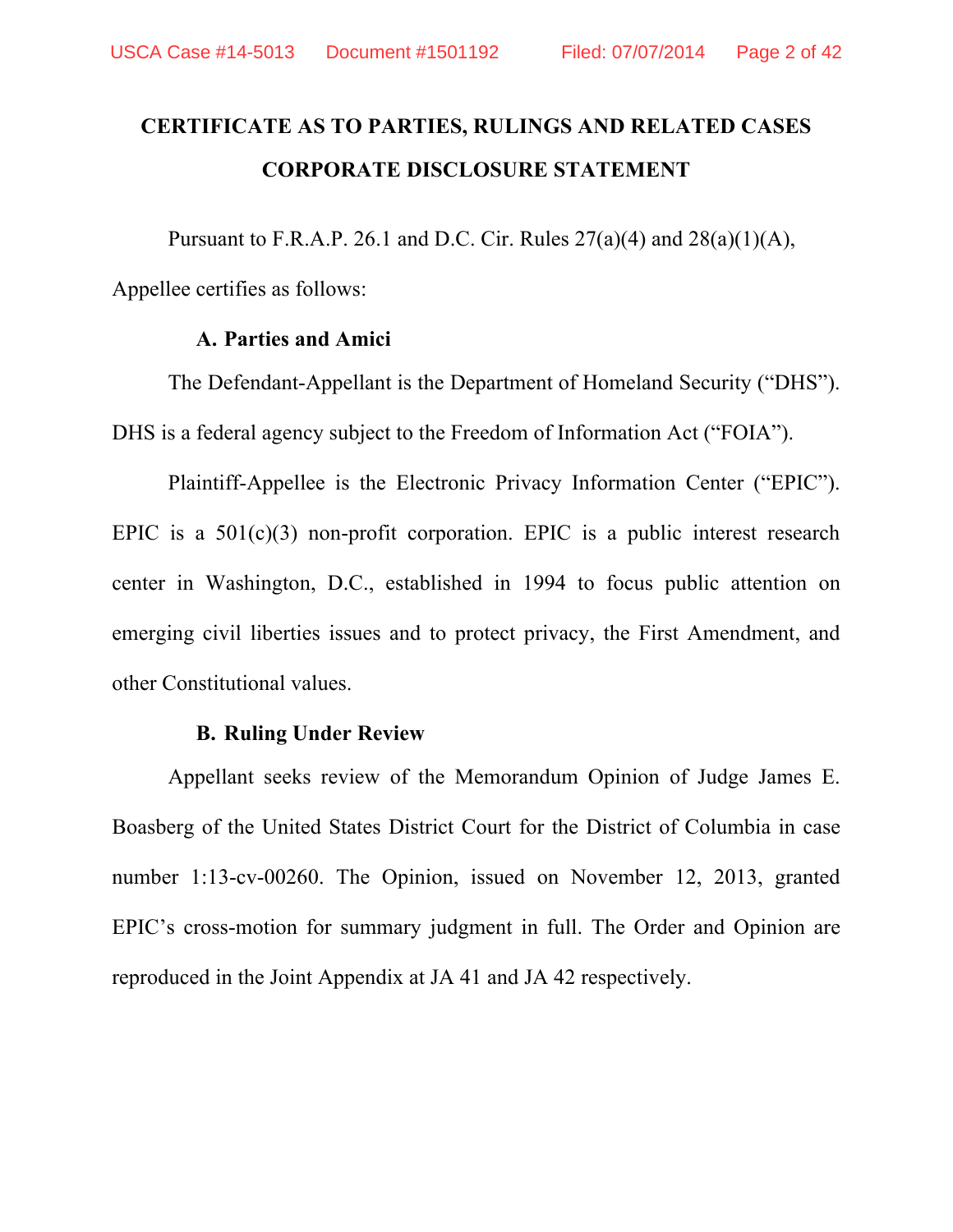### **C. Related Cases**

This case has not previously been before this or any other court. Appellee is not aware of any related cases.

### **D. Corporate Disclosure Statement**

EPIC is a 501(c)(3) non-profit corporation. EPIC has no parent, subsidiary,

or affiliate. EPIC has never issued shares or debt securities to the public.

*/s/ Marc Rotenberg*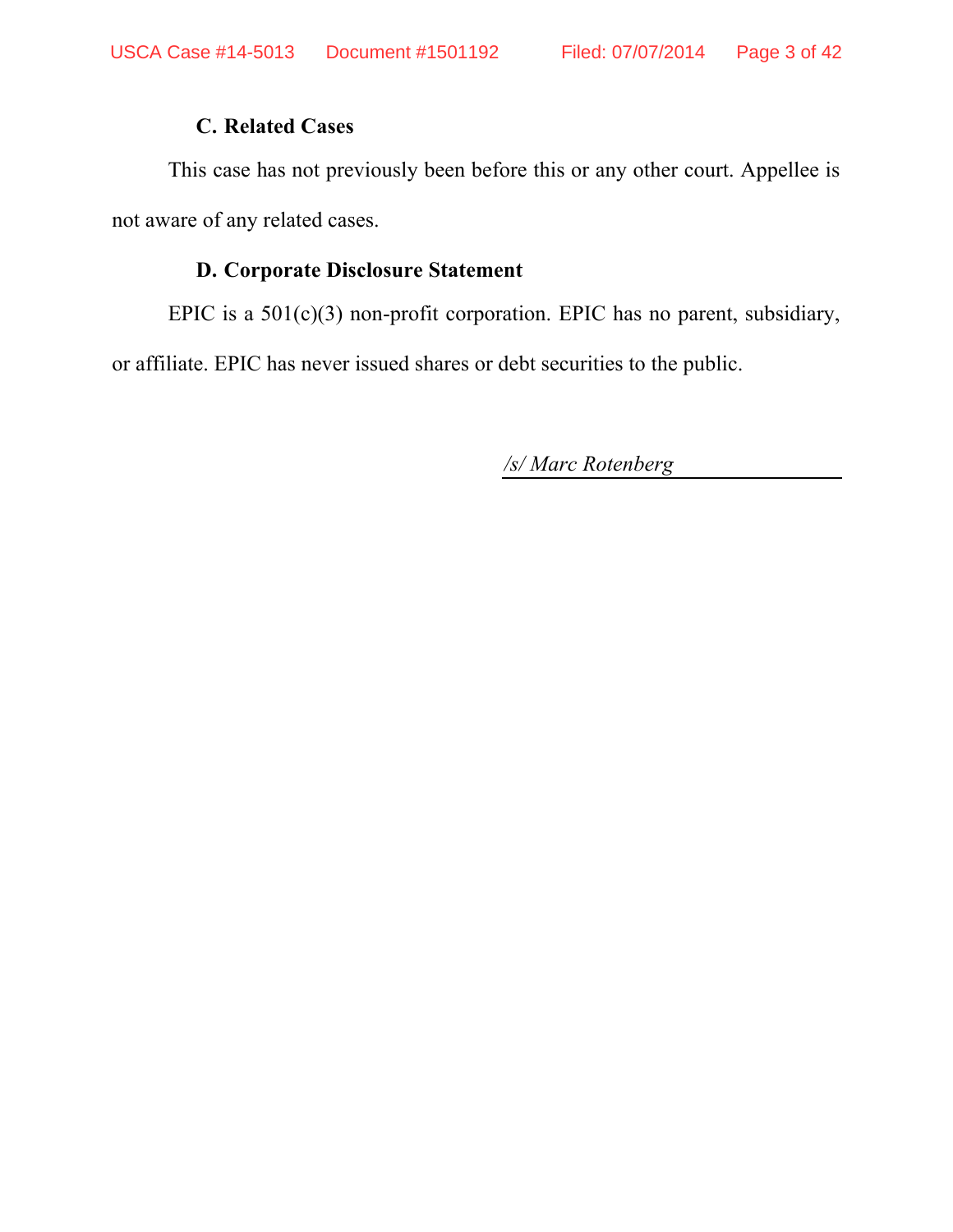## **TABLE OF CONTENTS**

### **Page**

| CERTIFICATE AS TO PARTIES, RULINGS AND RELATED CASES                       |
|----------------------------------------------------------------------------|
| <b>GLOSSARY</b>                                                            |
|                                                                            |
|                                                                            |
|                                                                            |
|                                                                            |
|                                                                            |
|                                                                            |
|                                                                            |
|                                                                            |
|                                                                            |
|                                                                            |
| I. THE DISTRICT COURT PROPERLY RULED THAT SOP 303 CANNOT                   |
|                                                                            |
| A. In Exemption 7(F) "Any Individual" Refers to an Ascertainable Person or |
| Group; Any Other Reading of the Phrase Produces an Insufficient Nexus to   |
|                                                                            |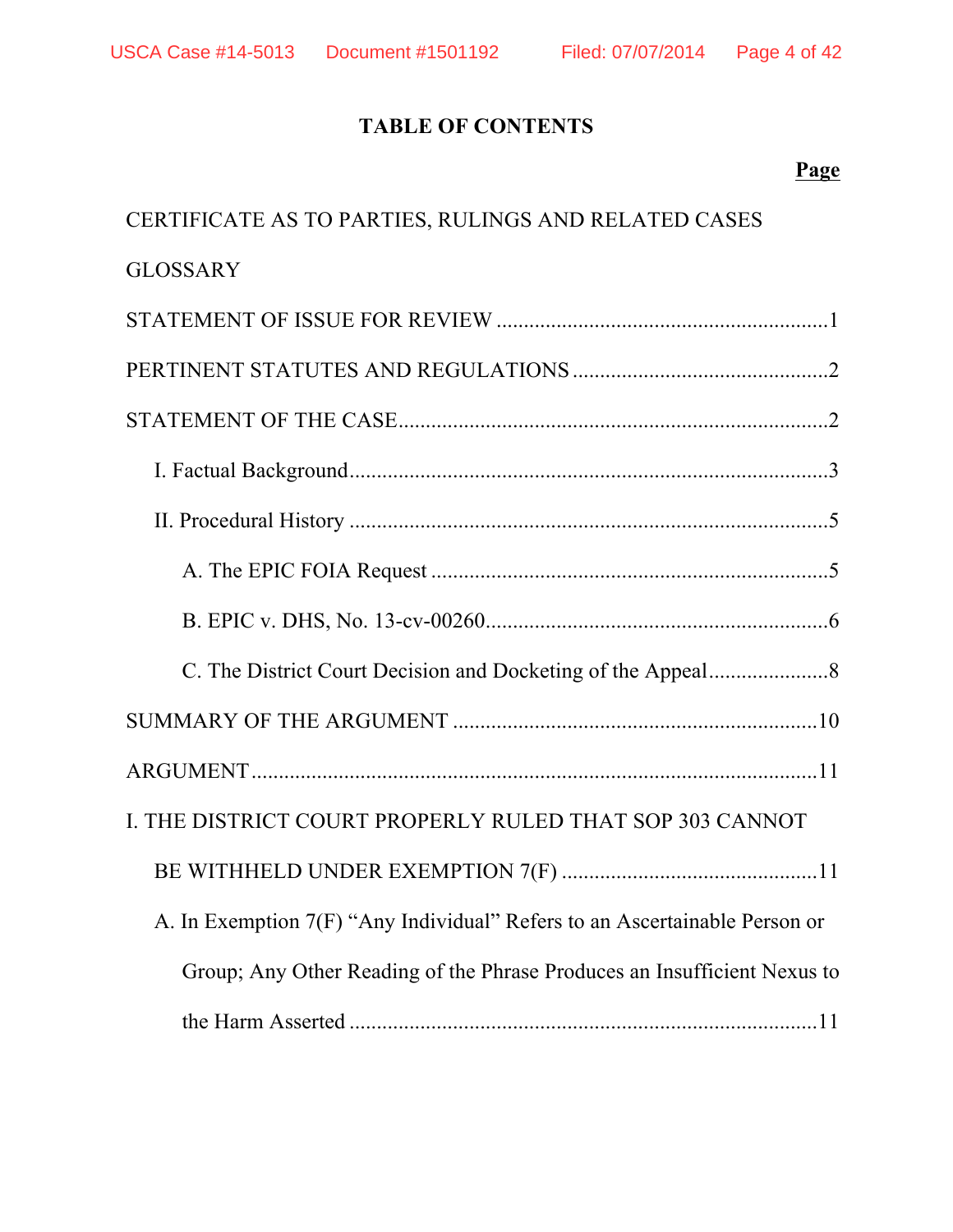| B. The District Court's Decision is Consistent with This Court's Recent     |     |
|-----------------------------------------------------------------------------|-----|
|                                                                             |     |
| A. The Legislative History and Structure of FOIA Supports the District      |     |
|                                                                             |     |
| II. THE DISTRICT COURT PROPERLY RULED THAT SOP 303 CANNOT                   |     |
|                                                                             |     |
| A. SOP 303 Is Used for "Coordination," Not "Investigations" or              |     |
|                                                                             |     |
| B. DHS's Proposed Interpretation of 7(E) is Contrary to Established         |     |
|                                                                             |     |
| C. The District Court's Interpretation of Exemption 7(E) Is Consistent With |     |
|                                                                             |     |
| III. DHS FAILED TO DISCLOSE REASONABLY SEGREGABLE, NON-                     |     |
|                                                                             |     |
|                                                                             | .32 |
|                                                                             |     |
|                                                                             | .34 |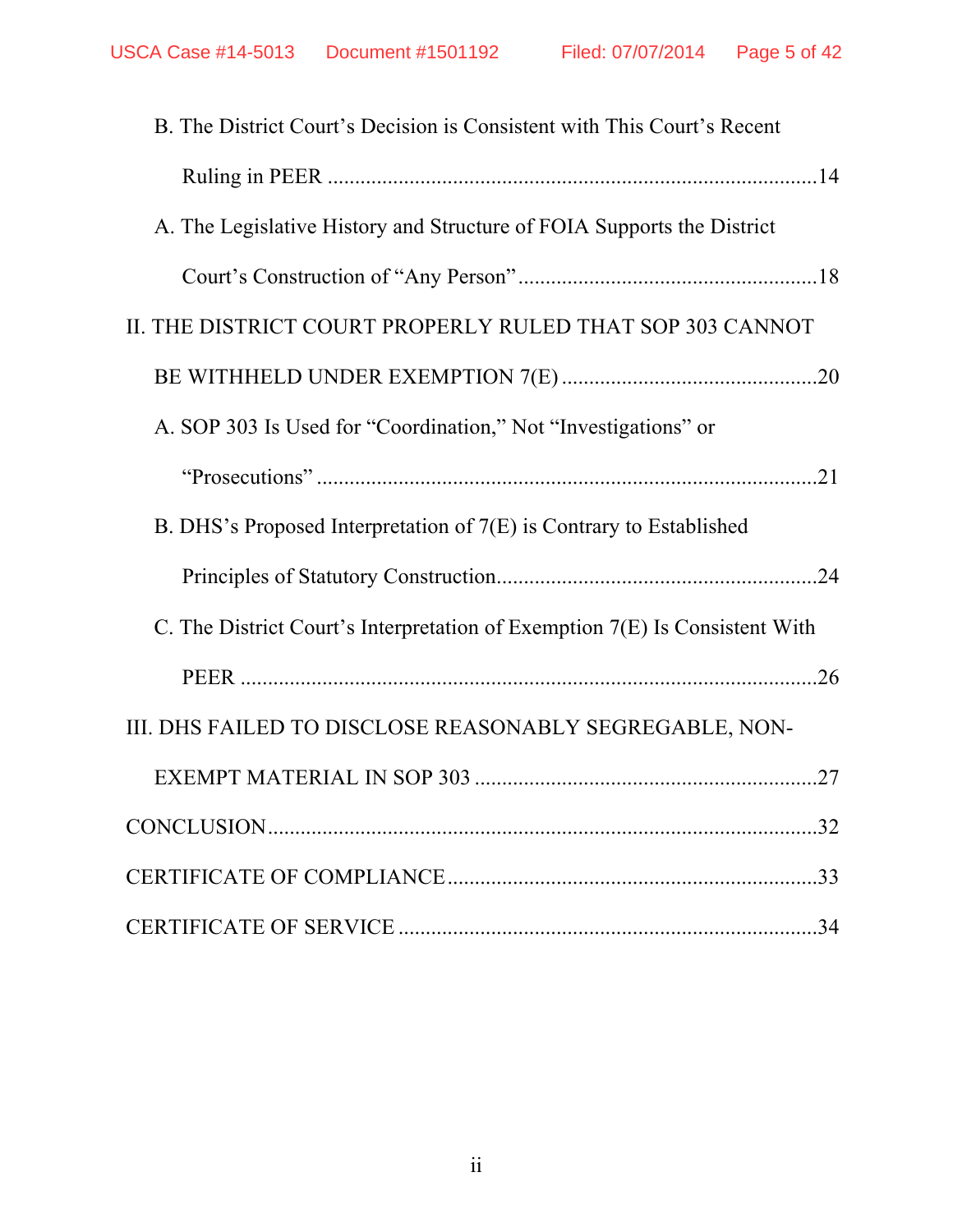## **TABLE OF AUTHORITIES\***

#### **Cases**

 $\overline{a}$ 

|   | ACLU v. Dep't of Def., 543 F.3d 59 (2d Cir. 2008), vacated on other            |    |
|---|--------------------------------------------------------------------------------|----|
|   |                                                                                |    |
|   |                                                                                |    |
|   |                                                                                |    |
|   |                                                                                |    |
|   |                                                                                |    |
|   |                                                                                |    |
|   |                                                                                |    |
|   |                                                                                |    |
|   |                                                                                |    |
|   |                                                                                |    |
|   |                                                                                |    |
|   |                                                                                |    |
|   |                                                                                |    |
|   | Johnson v. Exec. Office for U.S. Attorneys, 310 F.3d 771 (D.C. Cir. 2002) 27   |    |
|   |                                                                                |    |
|   | Judicial Watch, Inc. v. DHS, No. 11-00604, 2012 WL 251914                      |    |
|   |                                                                                | 29 |
|   | Judicial Watch, Inc. v. U.S. Secret Serv., 579 F. Supp. 2d 182 (D.D.C. 2008)24 |    |
|   |                                                                                |    |
| ∗ | Living Rivers v. U.S. Bureau of Reclamation. 272 F. Supp. 2d 1313              |    |
|   | $(D. Utah 2003)$                                                               |    |
|   | Long v. DOJ, 450 F. Supp. 2d 42 (D.D.C. 2006), order amended on                |    |
|   | reconsideration, 457 F. Supp. 2d 30 (D.D.C. 2006), order amended,              |    |
|   |                                                                                |    |
|   | Mead Data Cent., Inc. v. Dep't of Air Force, 566 F.2d 242                      |    |
|   | (D.C. Cir. 1977)                                                               |    |
|   |                                                                                |    |
|   | Oglesby v. United States Dep't of the Army, 79 F.3d 1172                       |    |
|   |                                                                                |    |
|   |                                                                                |    |
|   | * Pub. Emps. for Envtl. Responsibility v. U.S. Section, Int'l Boundary & Water |    |
|   | Comm'n, U.S.-Mexico, 740 F.3d 195 (D.C. Cir. 2014) 14, 15, 16, 17, 26          |    |
|   |                                                                                |    |
|   |                                                                                |    |

<sup>\*</sup> Authorities upon which we chiefly rely are marked with asterisks.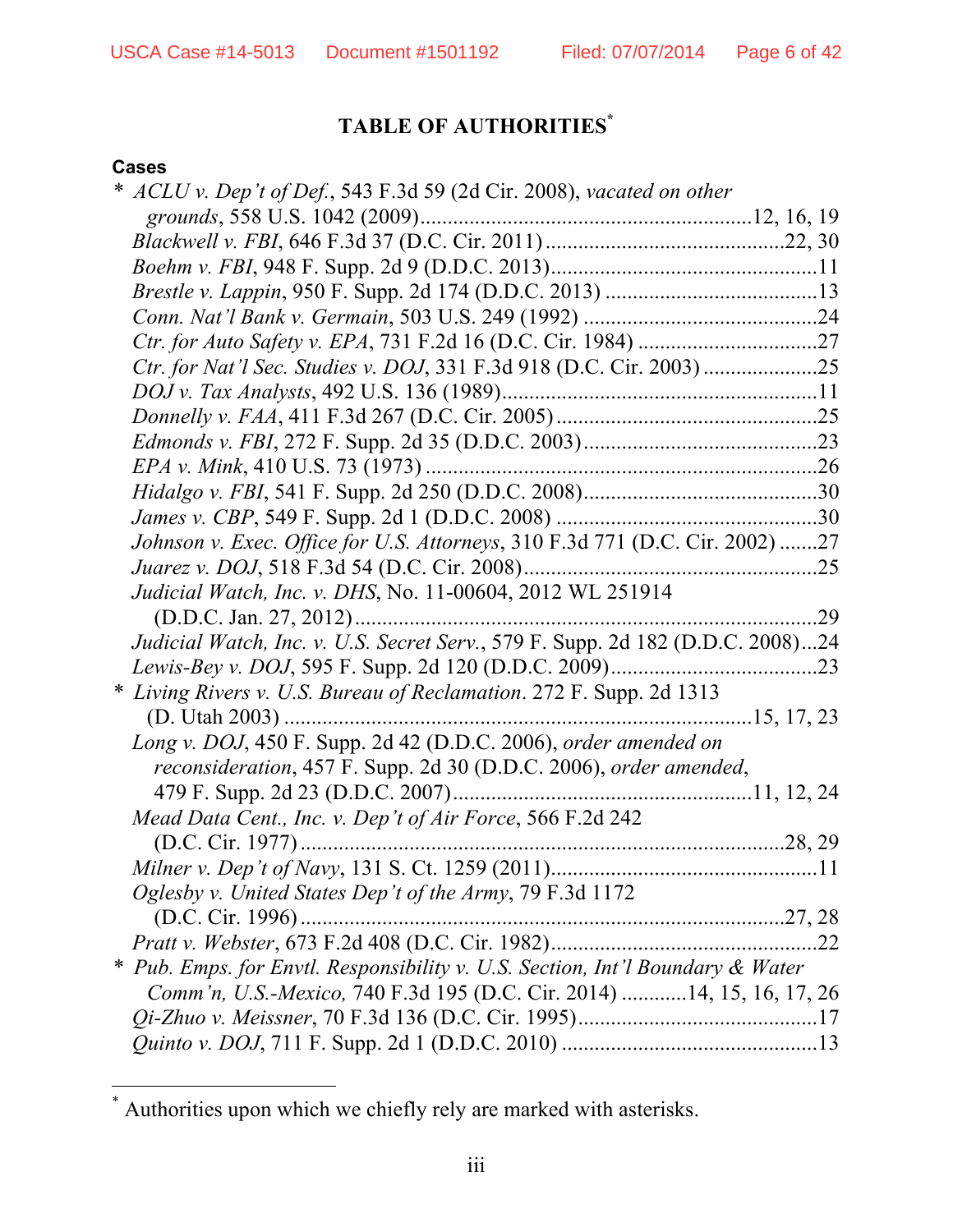| Riley v. California, 573 U.S. __ (2014)                                      |     |
|------------------------------------------------------------------------------|-----|
| Symons v. Chrysler Corp. Loan Guarantee Bd., 670 F.2d 238                    |     |
| $(D.C. Cir. 1981)$                                                           |     |
|                                                                              |     |
| Trans-Pac. Policing Agreement v. U.S. Customs Serv., 177 F.3d 1022           |     |
|                                                                              | .28 |
|                                                                              |     |
| <b>Statutes</b>                                                              |     |
|                                                                              |     |
|                                                                              |     |
|                                                                              |     |
|                                                                              |     |
|                                                                              |     |
|                                                                              |     |
|                                                                              |     |
| <b>Legislative Materials</b>                                                 |     |
|                                                                              |     |
|                                                                              |     |
|                                                                              |     |
| Freedom of Information Act: Hearings Before the Subcommittee on the          |     |
| Constitution, United States Senate, 97th Cong., 1st Sess. 178, 189 (1981) 20 |     |
|                                                                              |     |
| <b>Other Authorities</b>                                                     |     |
| <i>Black's Law Dictionary</i> (5th ed. 1979)                                 | 22  |
| President's Nat'l Sec. Advisory Comm., Termination of Cellular Networks      |     |
|                                                                              | .21 |
|                                                                              |     |
|                                                                              |     |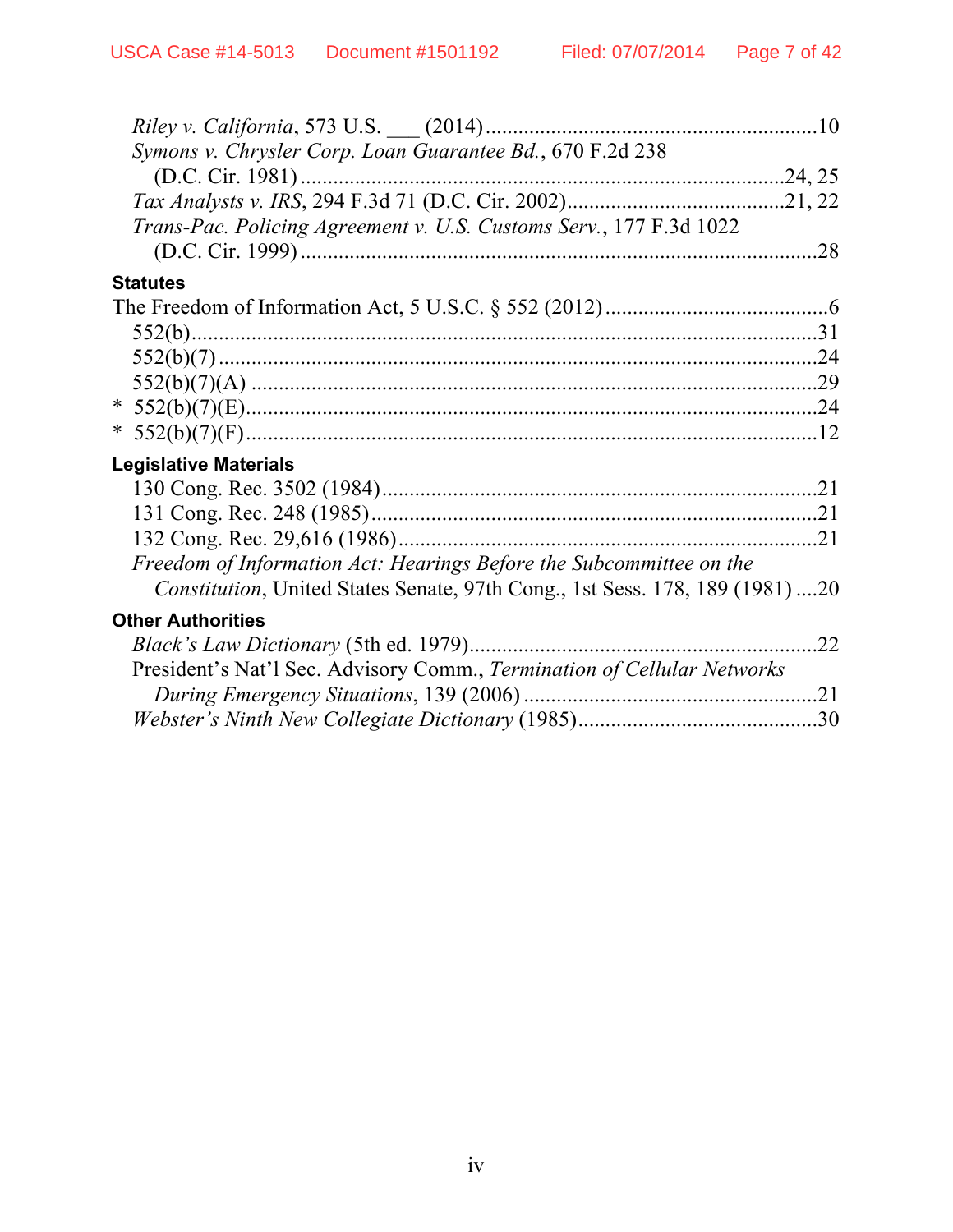## **GLOSSARY**

| <b>BART</b>    | Bay Area Rapid Transit                                         |
|----------------|----------------------------------------------------------------|
| <b>DHS</b>     | Department of Homeland Security                                |
| <b>EPIC</b>    | <b>Electronic Privacy Information Center</b>                   |
| <b>FOIA</b>    | Freedom of Information Act                                     |
| JA             | Joint Appendix                                                 |
| <b>NCC</b>     | <b>National Coordinating Center</b>                            |
| <b>NCS</b>     | <b>National Communications System</b>                          |
| <b>NSTAC</b>   | <b>National Security Telecommunications Advisory Committee</b> |
| <b>SOP 303</b> | <b>Standard Operating Procedure 303</b>                        |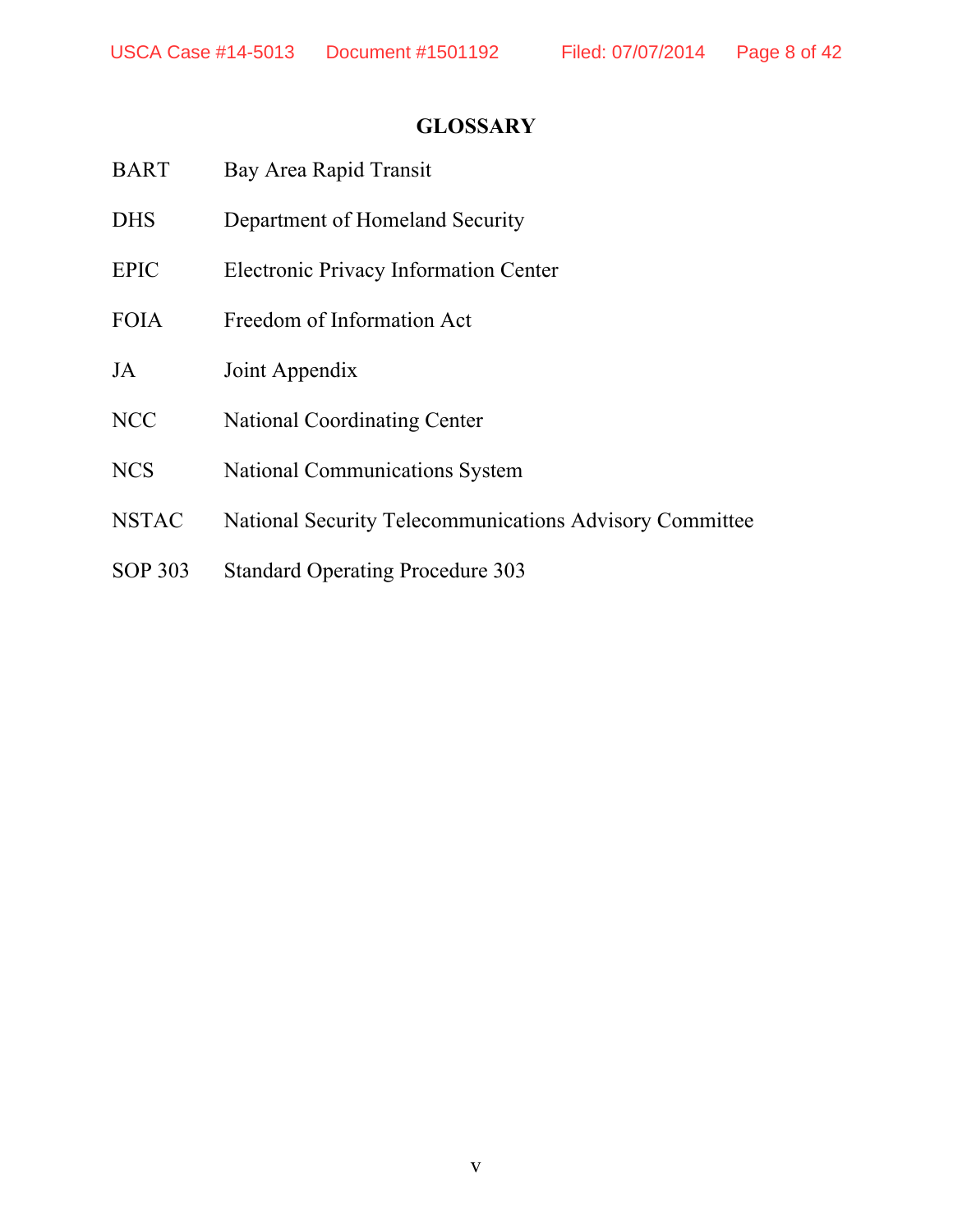### ORAL ARGUMENT NOT YET SCHEDULED

#### **No. 14-5013**

IN THE UNITED STATES COURT OF APPEALS DISTRICT OF COLUMBIA CIRCUIT

**ELECTRONIC PRIVACY INFORMATION CENTER**  *Plaintiff-Appellee*,

v.

**DEPARTMENT OF HOMELAND SECURITY** *Defendant-Appellant.*

> On Appeal from the United States District Court for the District of Columbia

### **BRIEF FOR PLAINTIFF-APPELLEE**

**STATEMENT OF ISSUE FOR REVIEW**

Whether the Department of Homeland Security's policy for coordinating the "disruption" of wireless communications networks during a peaceful protest is exempt from disclosure under Exemptions 7(E) or 7(F) of the Freedom of Information Act, 5 U.S.C. § 552(b) (2012).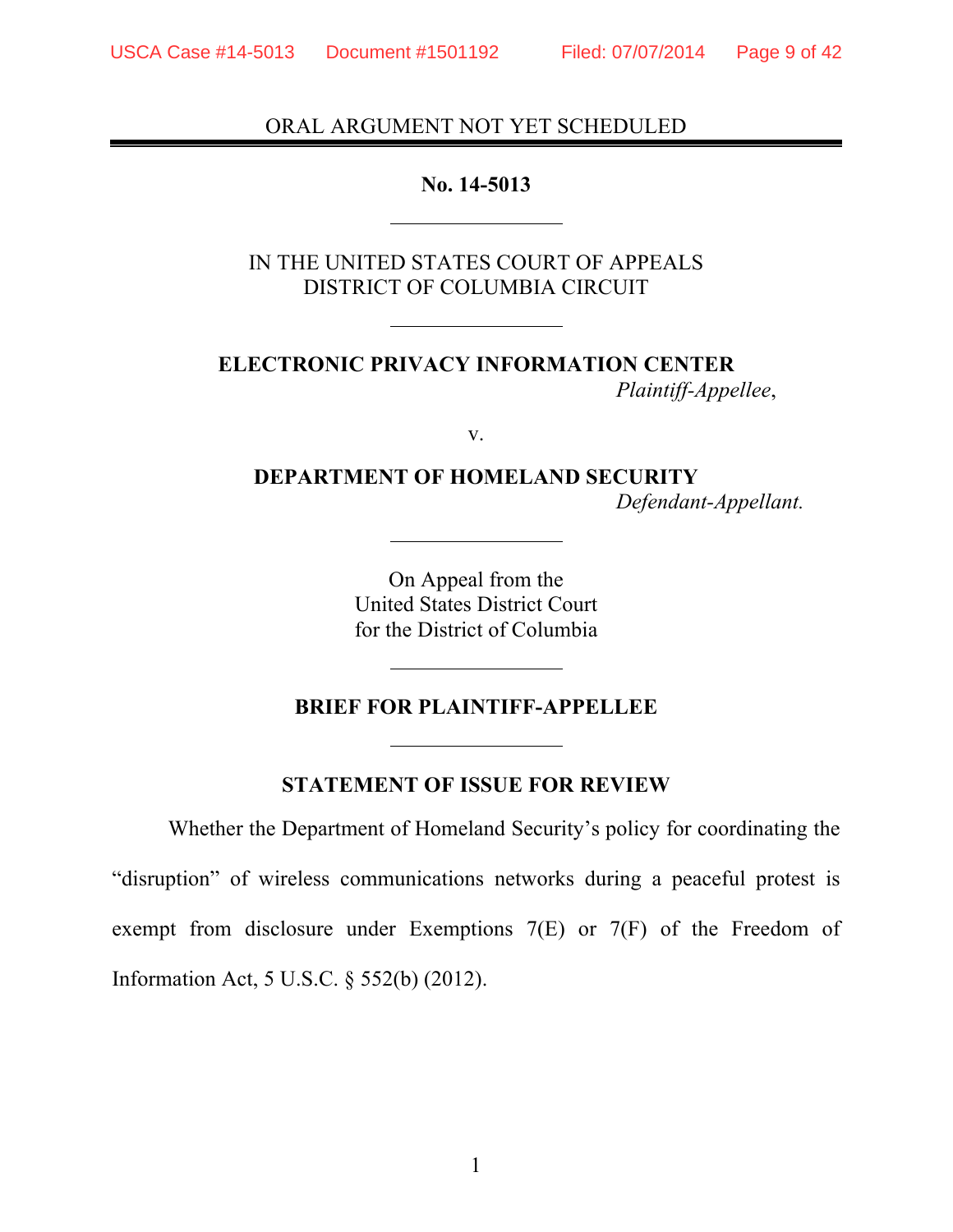#### **PERTINENT STATUTES AND REGULATIONS**

All applicable statutes are contained in the addendum to the Brief for Appellant DHS.

### **STATEMENT OF THE CASE<sup>1</sup>**

This case involves a Freedom of Information Act request for the document that describes the circumstances under which the federal government may "disrupt" communications networks. EPIC sought this policy from DHS following the shutdown of a telephone network during a peaceful protest of public transit authorities in California. Government "disruption" of communications networks implicates not only lawful protests and other First Amendment protected activities but also access to 9-1-1 and other critical emergency services. Public release of this policy is necessary to protect constitutional rights, public safety, and public trust in communications services. DHS claims that this document may be withheld as an investigative technique or method and because release would endanger the physical safety of an individual. But Judge Boasberg correctly held that neither FOIA exemption 7(E) nor 7(F) applies to the document at issue in this case. His decision should be affirmed.

 $\overline{a}$ 

<sup>&</sup>lt;sup>1</sup> EPIC is grateful for the work of EPIC Clerks Natasha Duarte, Cody Duncan, Eric Glatt, Krister Johnson, Aimee Thomson, and Alex Vlisides, who contributed to the preparation of this brief.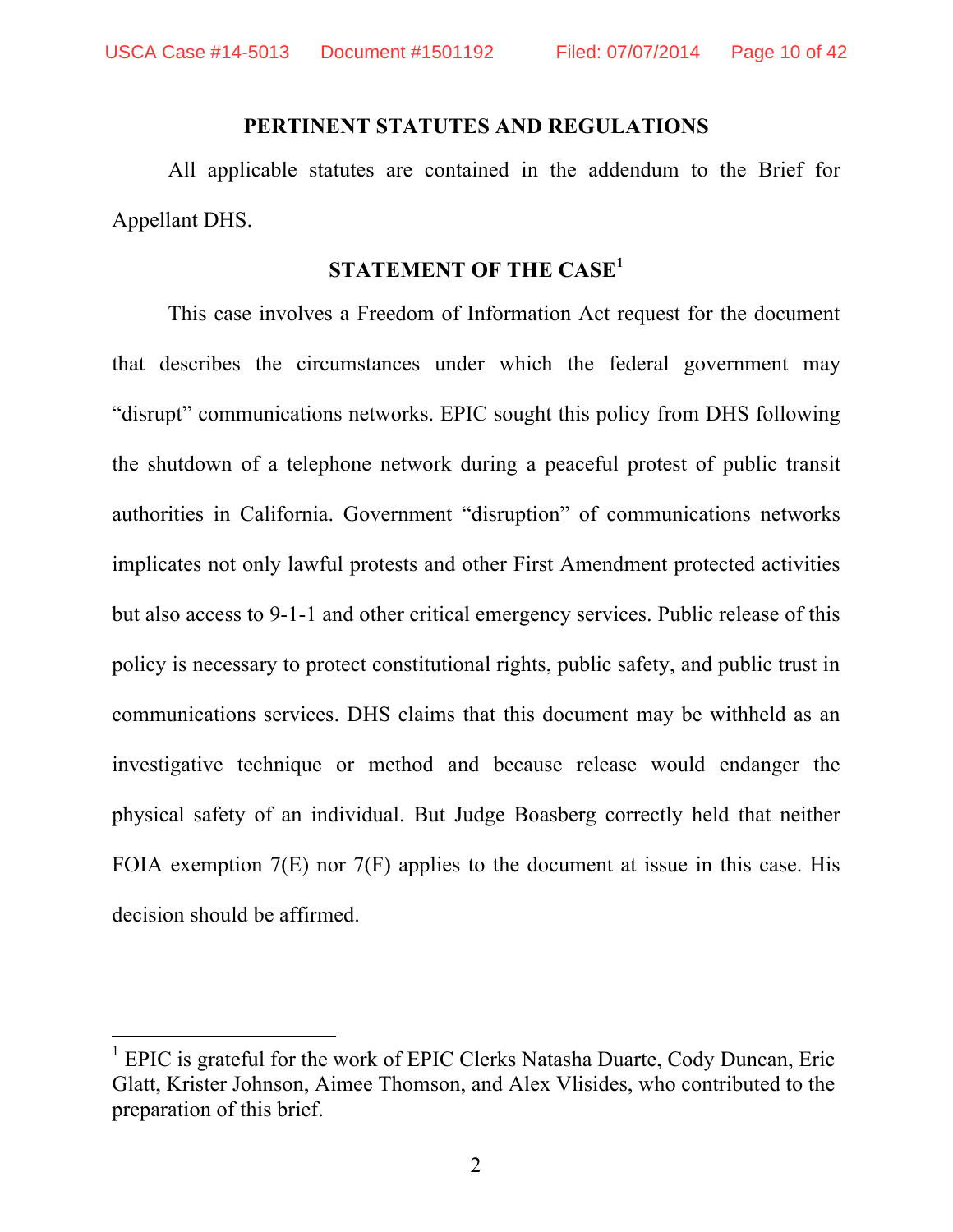#### **I. Factual Background**

On July 3, 2011, a Bay Area Rapid Transit ("BART") officer in San Francisco shot and killed a homeless man named Charles Hill. The officer later alleged that Hill had attacked him with a knife and that he acted in self-defense. The death sparked a major protest against BART on July 11, 2011. Though the protests disrupted service at several transit stations, no one was injured. A second protest was planned one month later, but ended after BART officials cut off all cellular service inside four transit stations for a period of three hours. This act by public officials prevented everyone in the transit stations from sending or receiving phone calls, messages, emergency notifications, and other transmissions.

The protocol for public officials to "disrupt" communication services is derived from Standard Operating Procedure 303 ("SOP 303"). According to DHS, "SOP 303 establishes a protocol for verifying that circumstances exist that would justify shutting down wireless networks." Holzer Decl. ¶ 25. (JA 18.) SOP 303 "establishes a procedure by which state homeland security officials can directly engage with wireless carriers, and it establishes factual authentication procedures for decision-makers." *Id.* ¶ 20. (JA 16-17.) SOP 303 was developed by the National Coordinating Center for Communications ("NCC") and approved by the Office of Cybersecurity and Communications ("CS&C"), a subcomponent of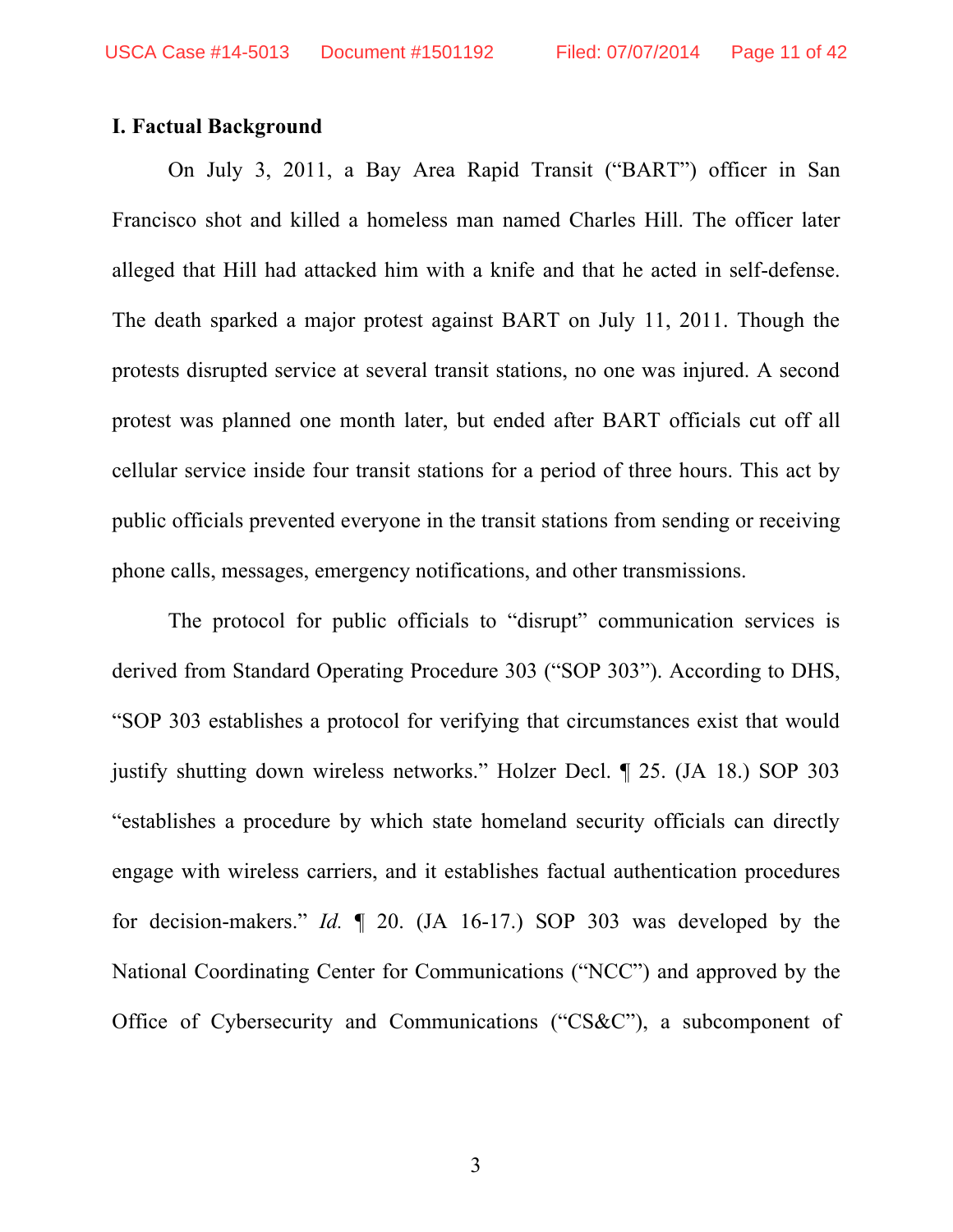DHS's National Protection and Programs Directorate ("NPPD") in 2005—2006.

Holzer Decl. ¶¶ 6, 10, 20. (JA 11, 13, 16.)

According to the President's National Security Telecommunications Advisory Committee ("NSTAC"), SOP 303 responded to the

need for a single governmental process to coordinate determinations of if and when cellular shutdown activities should be undertaken in light of the serious impact on access by the public to emergency communications services during these situations and the need to preserve the public trust in the integrity of the communications infrastructure.

Holzer Decl. ¶ 20. (JA 16.) The NCC developed SOP 303 consistent with this recommendation "as a unified voluntary process" for the shutdown of wireless networks, that would include coordination with state and local officials. *Id.* 

At the time the BART shutdown occurred in 2011, SOP 303 was in effect and would have governed the decision by California state officials to disrupt the cell phone network during the protest. *See* NCC Standard Operating Procedure (SOP) 303 [hereinafter "Redacted SOP 303"] (Pl's Cross Mot. Sum. J., Ex. 2, ECF No. 11-2). The action required communications with the relevant wireless service providers, coordination with the DHS, and compliance with certain factual authentication procedures. *See* Holzer Decl. ¶20. (JA 16.)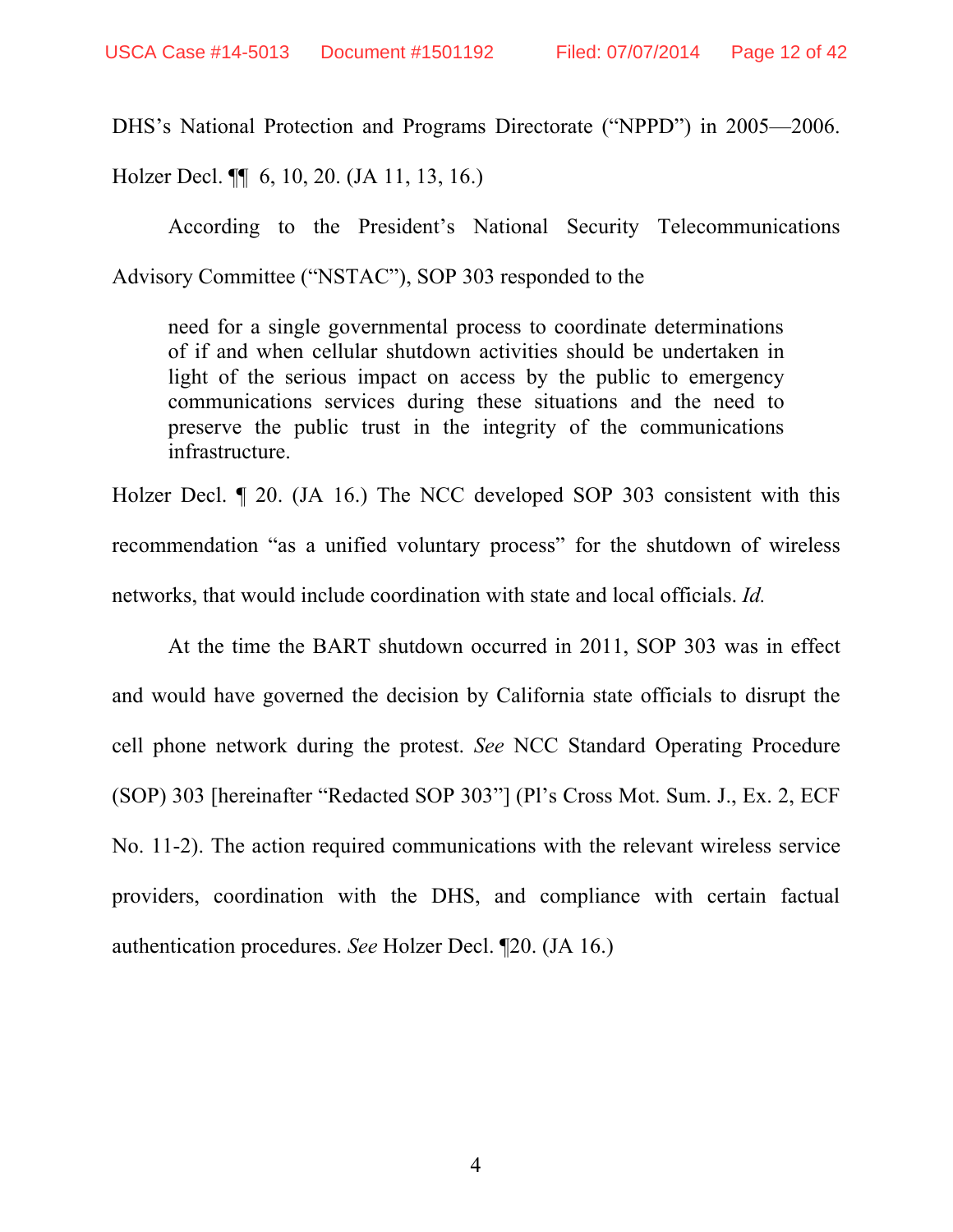#### **II. Procedural History**

#### *A. The EPIC FOIA Request*

On July 10, 2012, EPIC submitted a FOIA request to DHS for SOP 303 and related documents. *See* EPIC FOIA Req. 1. (JA 24.) SOP 303 codifies a "shutdown and restoration process for use by commercial and private wireless networks during national crisis." *EPIC v. DHS*, F. Supp. 2d , No. 13-260, slip op. at 2 (D.D.C. Nov. 12, 2013) (JA 43.) EPIC explained that the government's deactivation of entire communication networks raises substantial First Amendment and public safety concerns, and that such a policy should be subject to public debate. EPIC FOIA Req. 2. (JA 26.) To that end, EPIC requested three specific records from DHS:

- 1. The full text of Standard Operating Procedure 303;
- 2. The full text of the pre-determined "series of questions" that determines if a shutdown is necessary;
- 3. Any executing protocols or guidelines related to the implementation of Standard Operating Procedure 303, distributed to DHS, other federal agencies, or private companies, including protocols related to oversight of shutdown determinations.

*Id.* at 3. (JA 27.)

DHS acknowledged the request on July 24, 2012, conditionally granting a fee waiver and assigning the request Reference Number DHS/OS/PRIV 12-0598. DHS Ack. of EPIC FOIA Req. 1. (JA 31.) DHS then granted itself a 10-day extension due to the "unusual circumstance" that EPIC's FOIA Request is "of substantial interest" to two or more components of DHS or another agency. *Id.*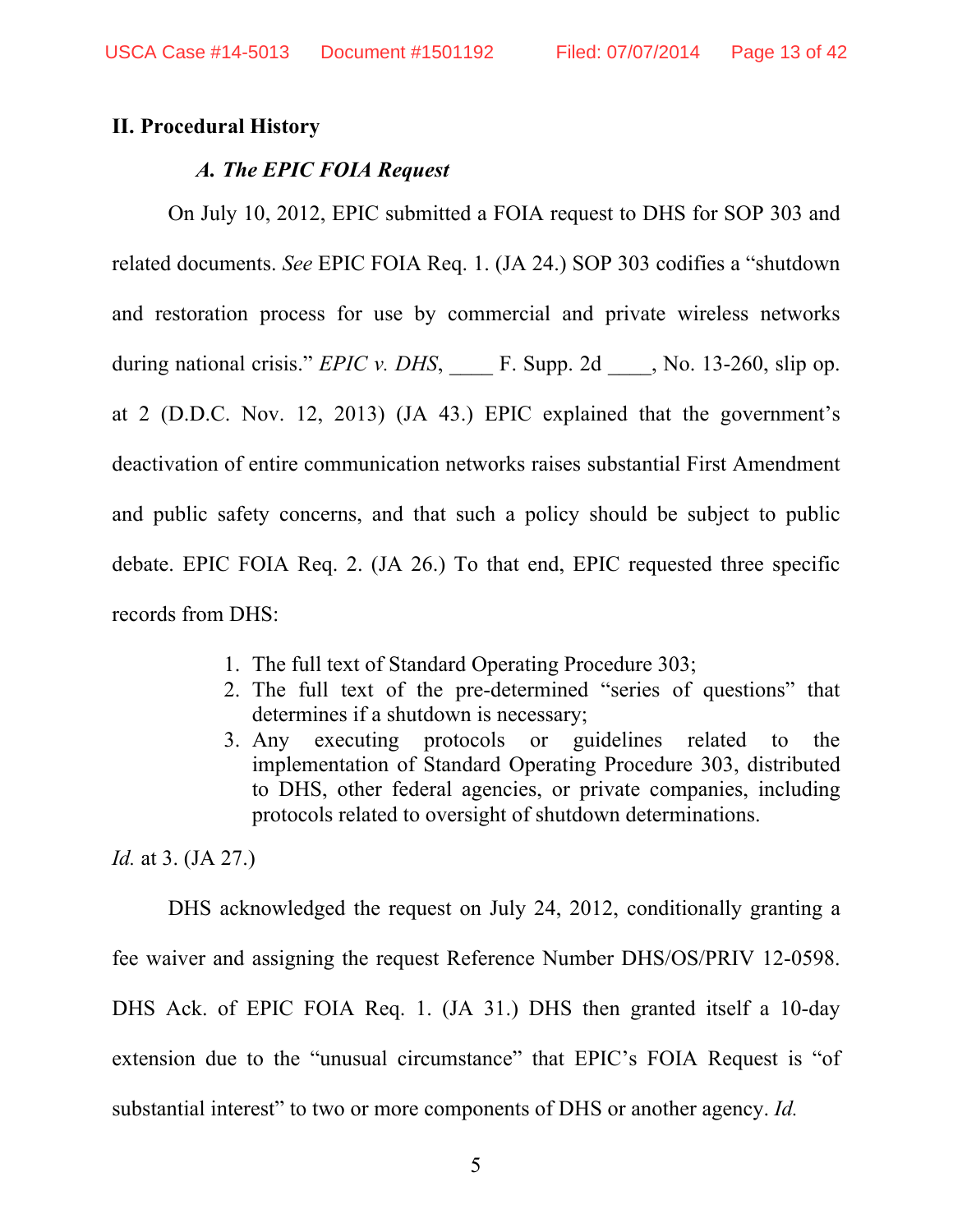On August 21, 2012, DHS provided the agency's final response, claiming that it was "unable to locate or identify any responsive records." DHS Final Det. of EPIC FOIA Req. 1. (JA 34.) EPIC appealed the adequacy of DHS's search on September 13, 2012, setting forth in detail the evidence for the existence of SOP 303 and for its location within one or more DHS subcomponents. EPIC Appeal 1. (JA 20.) DHS acknowledged EPIC's appeal on October 25, 2012, but failed to make a determination within twenty days, as required by the FOIA.

### *B. EPIC v. DHS, No. 13-cv-00260*

On February 27, 2013, EPIC filed suit under the FOIA, 5 U.S.C. § 552. EPIC Compl. 1. (JA 1.) After filing the complaint, EPIC received a letter from the United States Coast Guard Office of the Chief Administrative Law Judge. Def. Mot. Sum. J., ECF No. 10-5. (JA 36.) The judge found that the agency failed "to demonstrate that the Privacy Office conducted an adequate search for responsive records" and remanded the request for further review. *Id.*

On June 28, 2013, DHS provided to EPIC an almost entirely redacted copy of SOP 303 and then filed a motion for summary judgment. With the exception of a few headings, and an appendix of agency contacts, the document was entirely redacted. The agency cited FOIA exemptions  $6, 7(C), 7(E),$  and  $7(F)$ .<sup>2</sup> *See* Redacted SOP 303, ECF No. 11-2. EPIC opposed the government's motion for

 $\overline{a}$ 

<sup>&</sup>lt;sup>2</sup> EPIC did not challenge the assertion of Exemptions 6 and  $7(C)$ .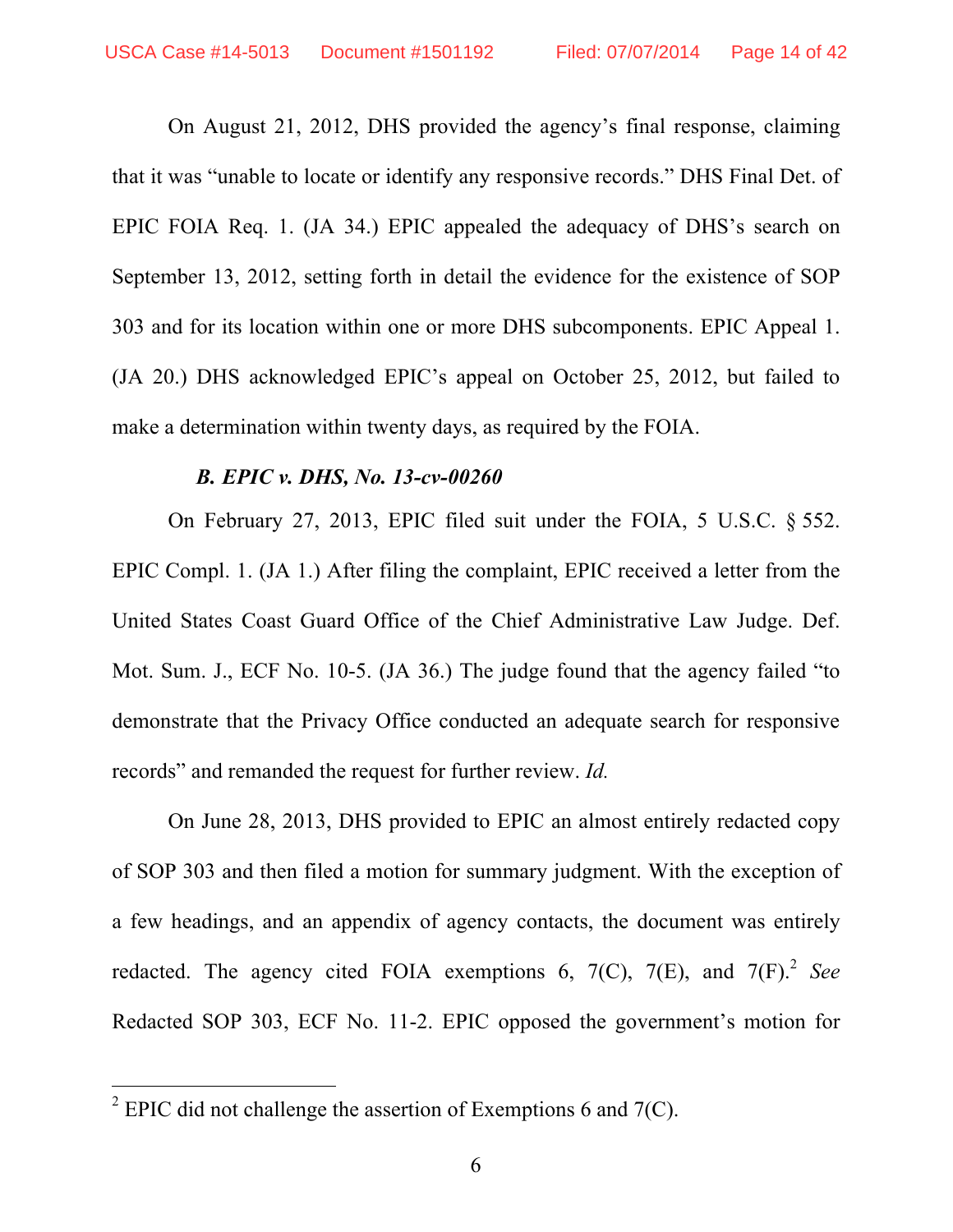summary judgment and cross-moved for summary judgment. DHS filed an opposition and reply on August 9, 2013, and EPIC filed a reply on August 23, 2013.

The version of SOP 303 that DHS released to EPIC appears to consist of seven pages of main text and 23 pages of appendices. *See* Redacted SOP 303, ECF No. 11-2. Nearly all of the main text was withheld under both Exemptions 7(E) and 7(F). *See id*. at 1-7. The first sentence of the document is unredacted and states: "Purpose. This SOP provides detailed Procedures for the National Coordinating Center for Telecommunications (NCC) to coordinate requests for the disruption of cellular service." *Id.* at 1. The text of the document as released contains only a few other unredacted portions, such as the headings for "Restoration" and "Notification" sub-sections and a few short sentences about fax confirmations and annual reviews of the procedure. *Id.* at 3, 5, 7.

After the main text of SOP 303 is a heavily redacted Appendix. *Id.* at 7-30. Appendix A, titled "Points of Contact," lists an emergency response agency in each state with contact information for each. *Id.* at 8-18. Each state agency listing includes information redacted under both Exemptions 6 and 7(C). EPIC did not challenge these exemptions concerning personal privacy. The agency withheld all other appendices under Exemptions 7(E) and 7(F), except for the title of Appendix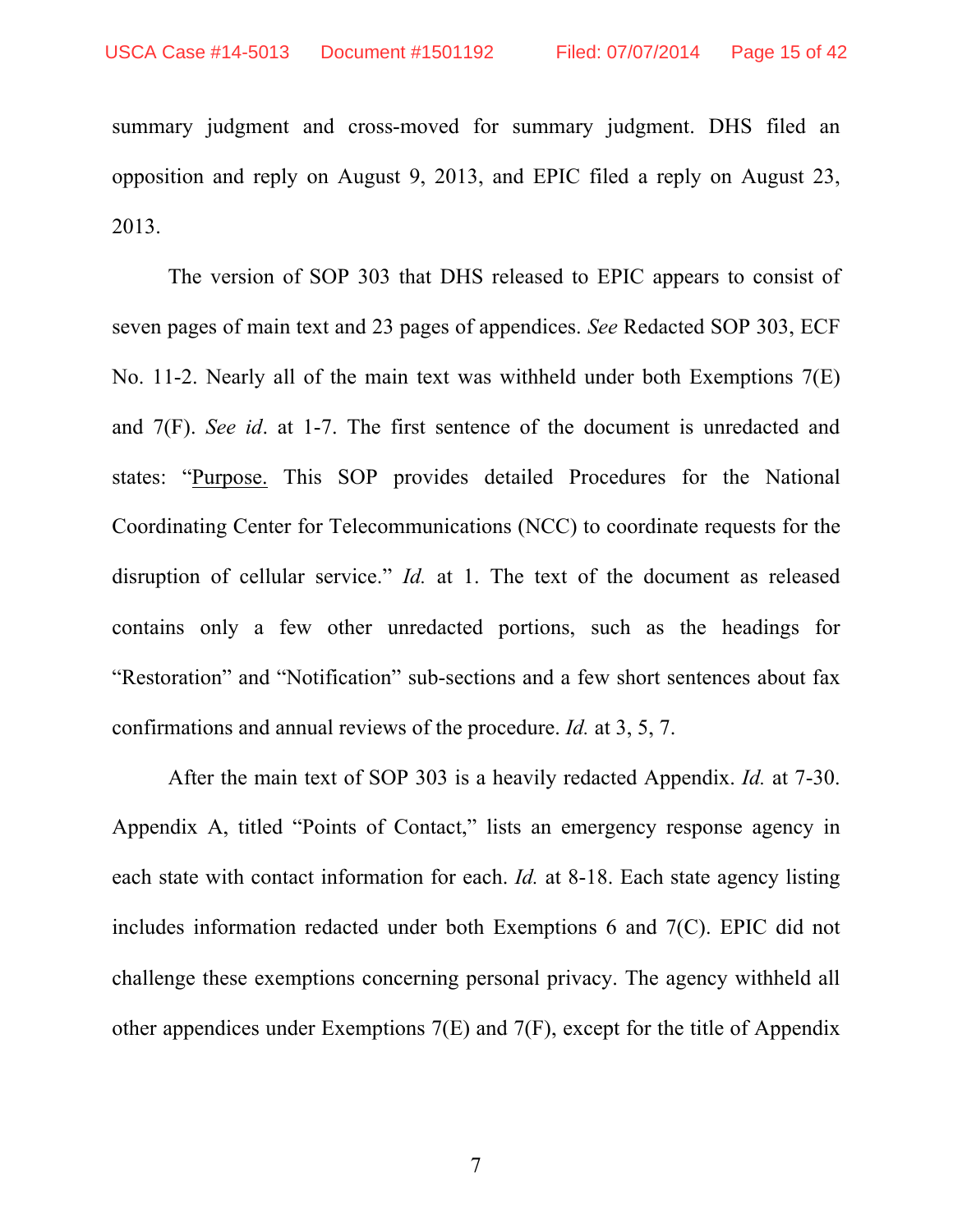E, which stated "External Agency Cellular Disruption Implementation Instructions." *Id.* at 19-30.

#### *C. The District Court Decision and Docketing of the Appeal*

The District Court issued a Memorandum Opinion and Order on November 12, 2013. *EPIC v. DHS*, slip op. at 16 (D.D.C. Nov. 12, 2013). (JA 57.) In the Opinion, Judge Boasberg granted EPIC's Motion for Summary Judgment, ordering DHS to turn over SOP 303 without redactions for material previously withheld under Exemptions 7(E) or 7(F). *Id*.

In rejecting DHS's assertion of Exemption 7(E), Judge Boasberg found that "techniques and procedures for law enforcement investigations or prosecutions" apply only to acts by law enforcement officials and only "after or during the commission of a crime." *Id*. at 8. (JA 49.) Although the court found that SOP 303 met the threshold requirement of being "compiled for law-enforcement purposes," the court found that the procedure did not include "techniques and procedures for law enforcement investigations or prosecutions." *Id*. at 6, 8. (JA 47, 49.) The court underscored the distinction between "law enforcement purposes" and "law enforcement investigations," noting that Congress deliberately chose to make the latter category narrower than the former. *Id*. at 7-8. (JA 48-49.) In so holding, the court emphasized the need to follow FOIA's basic principle of promoting disclosure over secrecy. *Id.* at 8. (JA 49.) Finally, Judge Boasberg dismissed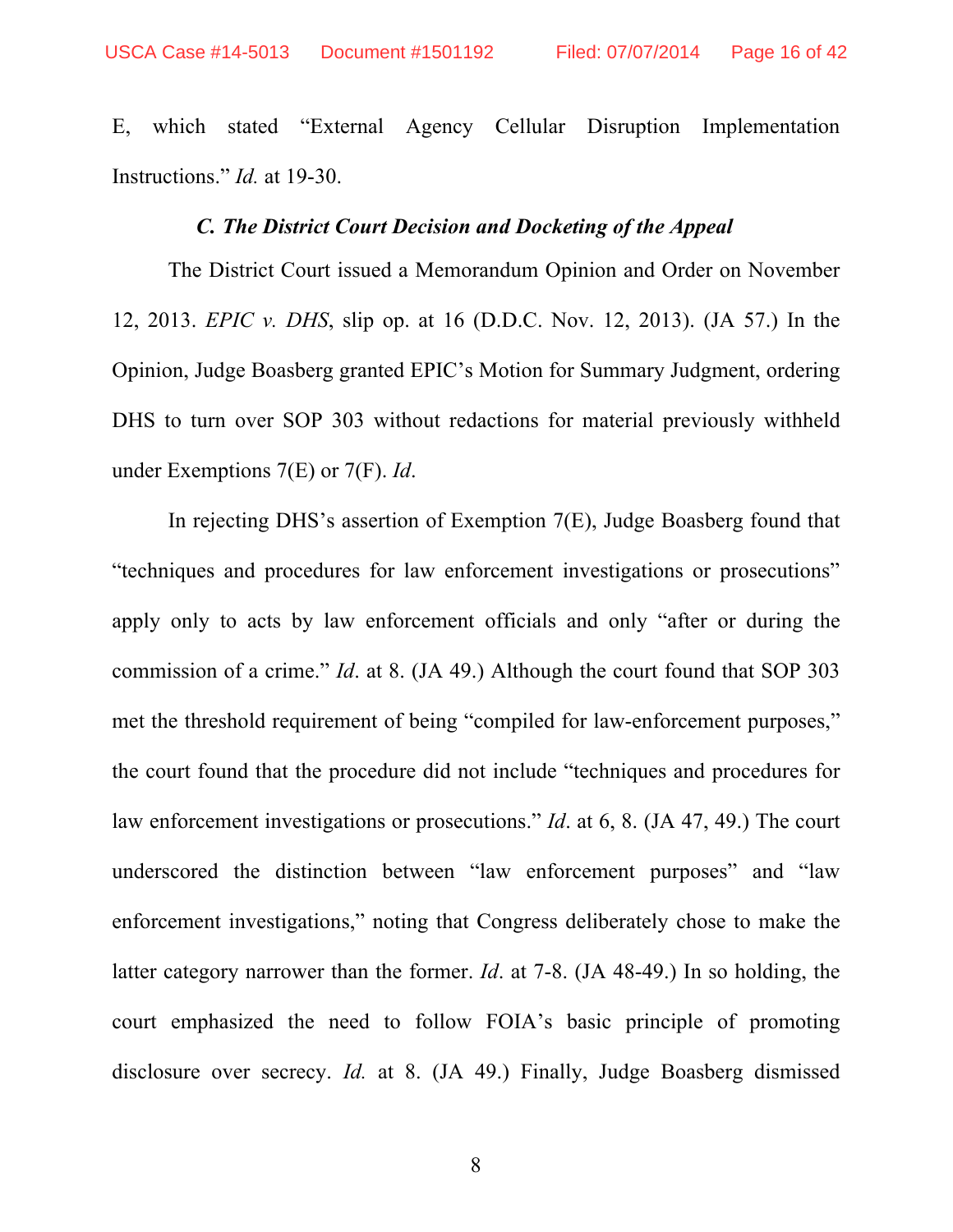DHS's *post hoc* attempt to characterize SOP 303 as an investigative method, finding that "'no ordinary speaker of the English language' would describe SOP 303 . . . as an evidence-gathering technique." *Id*. at 9 (internal citation omitted). (JA 50.)

Judge Boasberg also held that SOP 303 is not exempt under 7(F) because release of the document cannot "reasonably be expected to endanger the life or physical safety of any individual." *Id*. at 10. (JA 51.) The court found that DHS failed to "identify the individuals at risk with some degree of specificity" as required by the FOIA. *Id*. at 10. (JA 51.) The court held that DHS's claim was "too  $broad[]$ ," and that Exemption  $7(F)$  requires "some specificity and some ability to identify the individuals endangered." *Id*. at 10, 12. (JA 51, 53.) As a result, Exemption 7(F) does not cover "anyone anywhere in the United States within the blast radius of a hypothetical unexploded bomb." *Id*. at 14. (JA 55.)

The court stayed its order to allow DHS to appeal or implement another type of cure. *Id*. at 16. (JA 57.) On January 13, 2014, DHS timely filed notice of appeal. The appeal was docketed on January 15, 2014, and DHS filed its brief on June 4, 2014.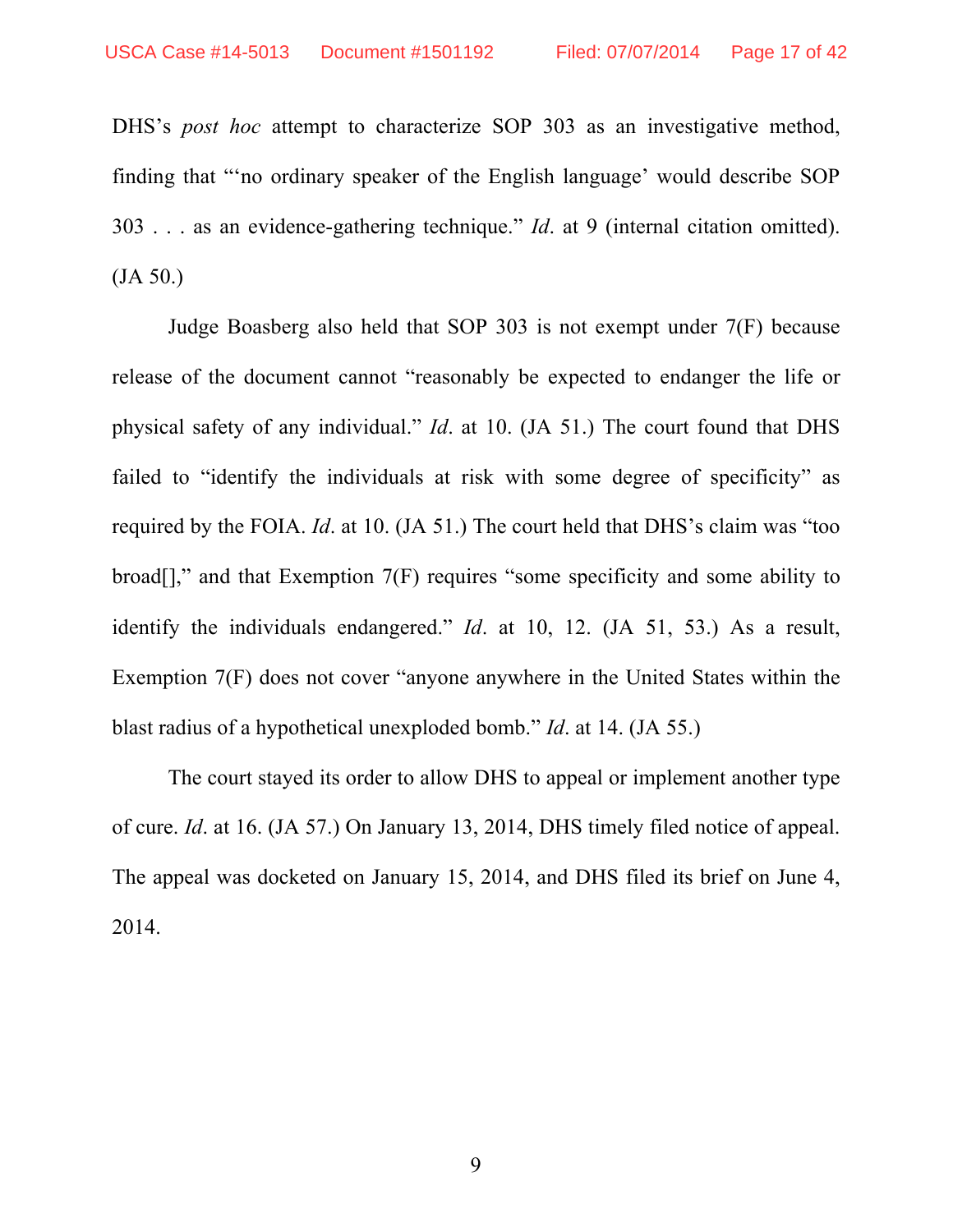#### **SUMMARY OF THE ARGUMENT**

The government procedure at issue in this case is used to "disrupt" cellular networks operated by private carriers. These communications networks are the backbone of our society. Hundreds of millions of Americans rely upon cell phone service every day to conduct business, communicate with family, organize politically, and obtain emergency services. Cell phones are "now such a pervasive and insistent part of daily life that the proverbial visitor from Mars might conclude they were an important feature of human anatomy." *Riley v. California*, 573 U.S. \_\_\_, slip op. at 9 (2014). The decision to shut down one of these networks, even temporarily, would have a significant impact on the surrounding population, and could itself threaten public safety. Furthermore, shutdowns have been used to suppress lawful protest activities, both in the United States and abroad. The protocol governing the shutdown decision is therefore a matter of significant public interest and should be released.

Judge Boasberg concluded that SOP 303 is not exempt from disclosure under FOIA. The court ruled that DHS's Exemption 7(F) claim fails because the government must show a threat of harm to a *specific and discrete* group of identifiable individuals. The court also held that DHS's Exemption 7(E) claim fails because SOP 303 does not facilitate law enforcement investigations or prosecutions. Judge Boasberg emphasized the Supreme Court's recent

10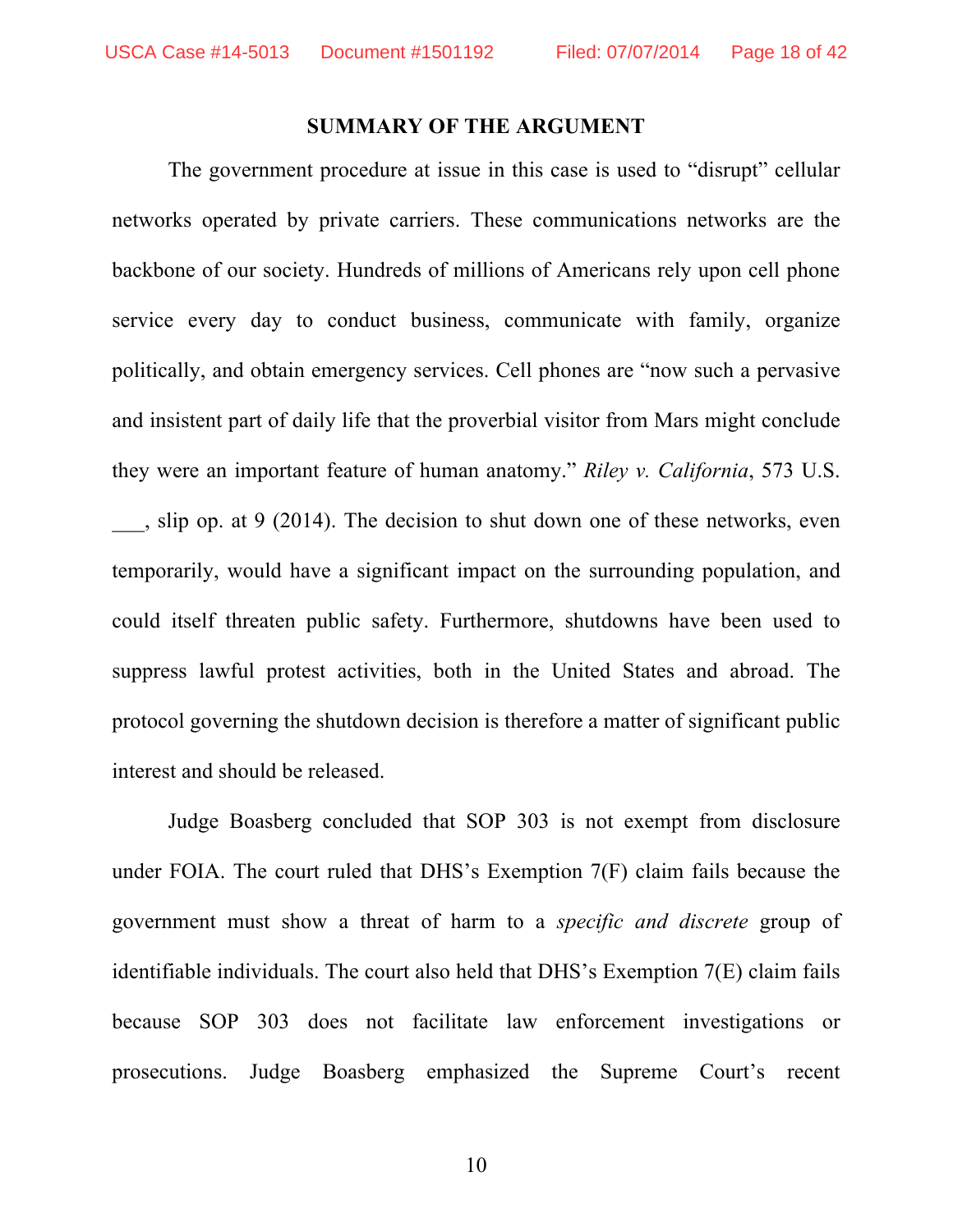determination that FOIA "exemptions be 'given a narrow compass'" because of "the Act's goal of broad disclosure." *Milner v. Dep't of Navy*, 131 S. Ct. 1259,

1265 (2011) (citing *DOJ v. Tax Analysts*, 492 U.S. 136, 151 (1989)).

#### **ARGUMENT**

### **I. THE DISTRICT COURT PROPERLY RULED THAT SOP 303 CANNOT BE WITHHELD UNDER EXEMPTION 7(F)**

### *A. In Exemption 7(F) "Any Individual" Refers to an Ascertainable Person or Group; Any Other Reading of the Phrase Produces an Insufficient Nexus to the Harm Asserted*

Under Exemption 7(F), information can be withheld under the FOIA where disclosure could "endanger the life or safety of any individual." 5 U.S.C. § 552(b)(7)(F). When evaluating a 7(F) claim, courts look for some "nexus between disclosure and possible harm and whether deletions were narrowly made to avert the possibility of such harm." *Boehm v. FBI*, 948 F. Supp. 2d 9, 22 (D.D.C. 2013). While Exemption 7(F) "may be invoked to protect 'any individual' reasonably at risk of harm," the agency must focus its redactions narrowly. *Long v. DOJ*, 450 F. Supp. 2d 42, 79 (D.D.C. 2006), *order amended on reconsideration*, 457 F. Supp. 2d 30 (D.D.C. 2006), *order amended*, 479 F. Supp. 2d 23 (D.D.C. 2007).

Courts have maintained a narrow construction of Exemption 7(F) by applying it only in cases where the at-risk individuals can be identified with specificity. As the Second Circuit recently stated, "the phrase 'any individual' in Exemption 7(F) may be flexible, but it is not vacuous." *ACLU v. Dep't of Def.*, 543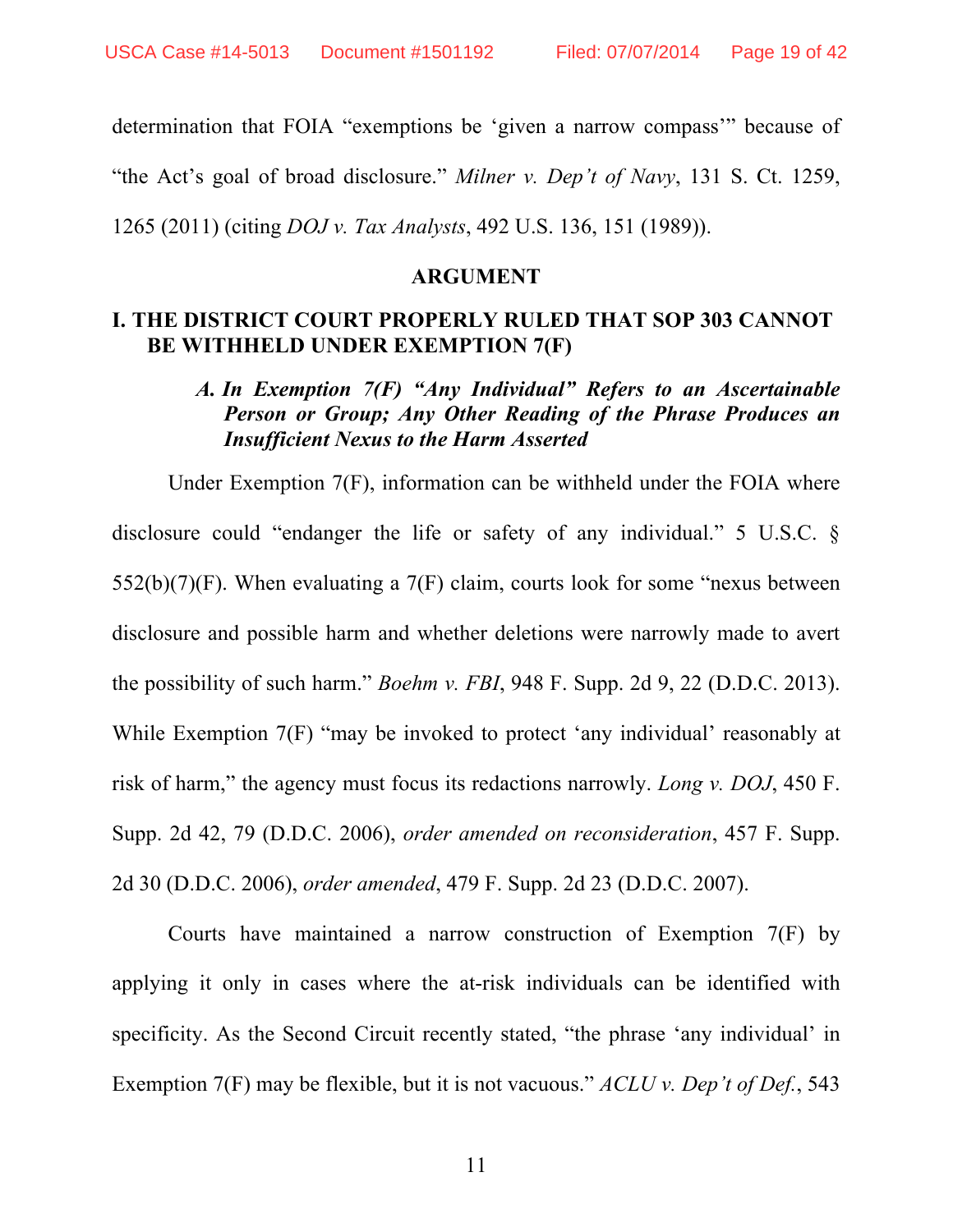F.3d 59, 67 (2d Cir. 2008), *vacated on other grounds*, 558 U.S. 1042 (2009). The court held that:

the statute does not read 'any *named* individual,' and we thus understand it to include individuals identified in some way other than by name – such as, for example, being identified as family members or coworkers of a named individual, or some similarly small and specific group. This does not, however, mean that the individual contemplated by exemption 7(F) need not be identified at all, or may be identified as a member of a vast population.

*Id.* at 67-68. The court reasoned that, "by requiring a showing of danger to an individual, Congress provided a constraint limiting Exemption 7(F) to its intended scope—the protection of individuals subject to a *non-speculative* risk of harm incident to a law enforcement investigation." *Id*. at 80.

Thus, where an agency "fail[s] to demonstrate with sufficient specificity that releasing [extensive] information reasonably could be expected to endanger the life or physical safety of any individual," the agency is not permitted to assert Exemption 7(F)*. Long*, 450 F. Supp. 2d at 79-80. Records are improperly withheld where an agency "offers little more than conclusory assertions that disclosure will increase the chances that third parties will be harmed in some way. Such unsupported speculation cannot serve as a justification for withholding information under Exemption 7(F)." *Id*. at 80.

Exemption 7(F) "affords broad protection to the identities of individuals mentioned in law enforcement files . . . including any individual reasonably at risk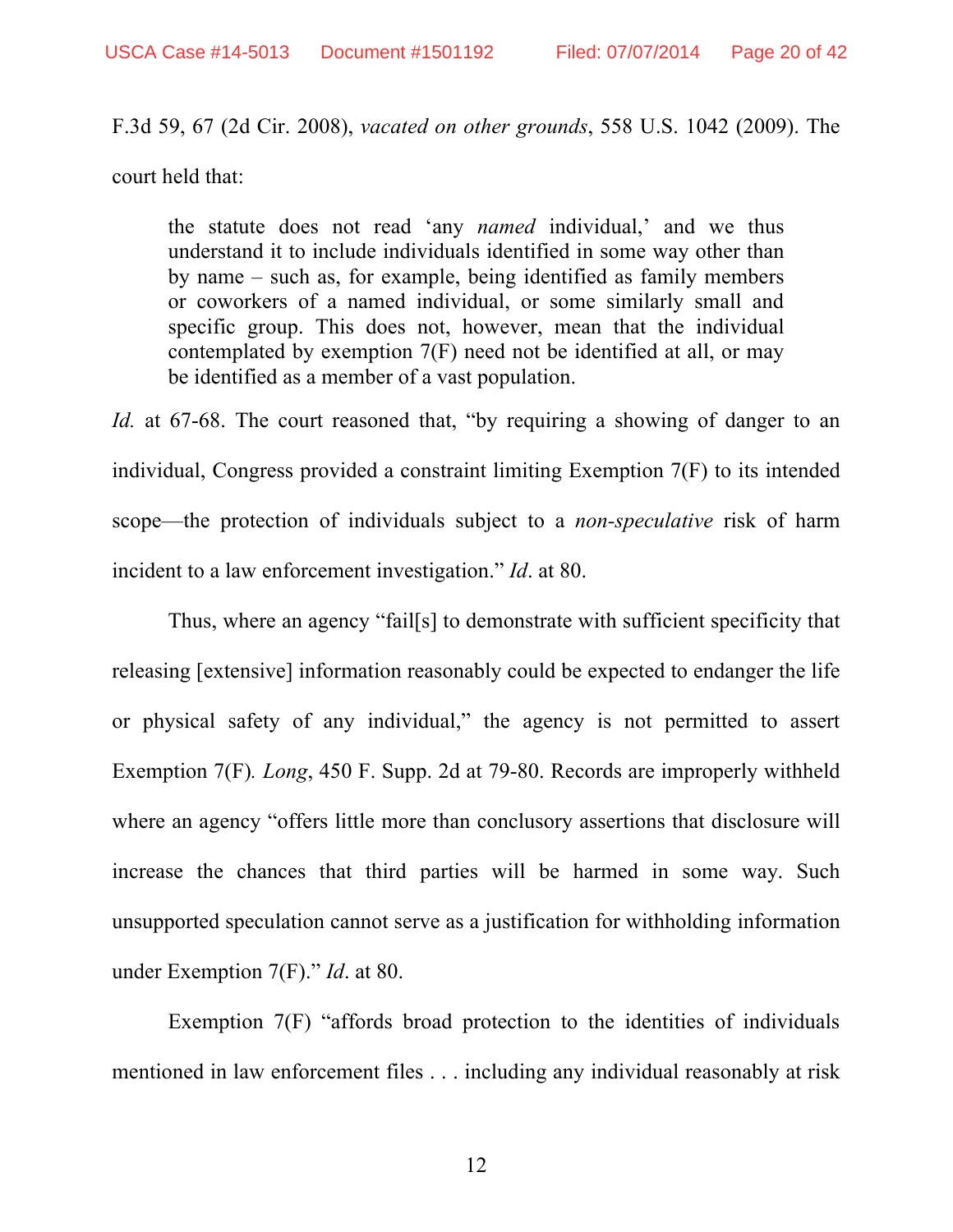of harm." *Brestle v. Lappin*, 950 F. Supp. 2d 174, 184 (D.D.C. 2013) (*citing Quinto v. DOJ*, 711 F. Supp. 2d 1, 8 (D.D.C. 2010)). Thus, courts have found that 7(F) was properly asserted where the withheld information would have revealed the identity of police informants, who might then be at risk of retaliation by either the plaintiff or some member of the public. *Brestle*, 950 F. Supp. 2d at 185; *Quinto*, 711 F. Supp. 2d at 8; *Boehm*, 948 F. Supp. 2d at 22. The key in these cases was the "nexus between disclosure and possible harm," meriting "narrow deletions" to avert the possibility of such harm." *Boehm*, 948 F. Supp. 2d at 22.

DHS cannot establish a "nexus between disclosure and possible harm" here because both the risks and the "persons" referred to in the agency affidavit are purely speculative. The "individuals" that DHS puts forward are "people near unexploded bombs, people who frequent high value targets, and bomb squads and other first responders." Br. of Appellant at 19, *EPIC v. DHS*, No. 14-5031 (D.C. Cir. June 4, 2014). This recitation is not sufficient to satisfy the 7(F) standard. There are no identified individuals "mentioned in law enforcement files" whom the agency seeks to protect by invoking Exemption 7(F). DHS cannot establish the required link since the agency has no identifiable group of individuals whom it seeks to protect.

Exemption 7(F) was intended to protect individuals from risk of harm when their actual participation in law enforcement activities was exposed; it should not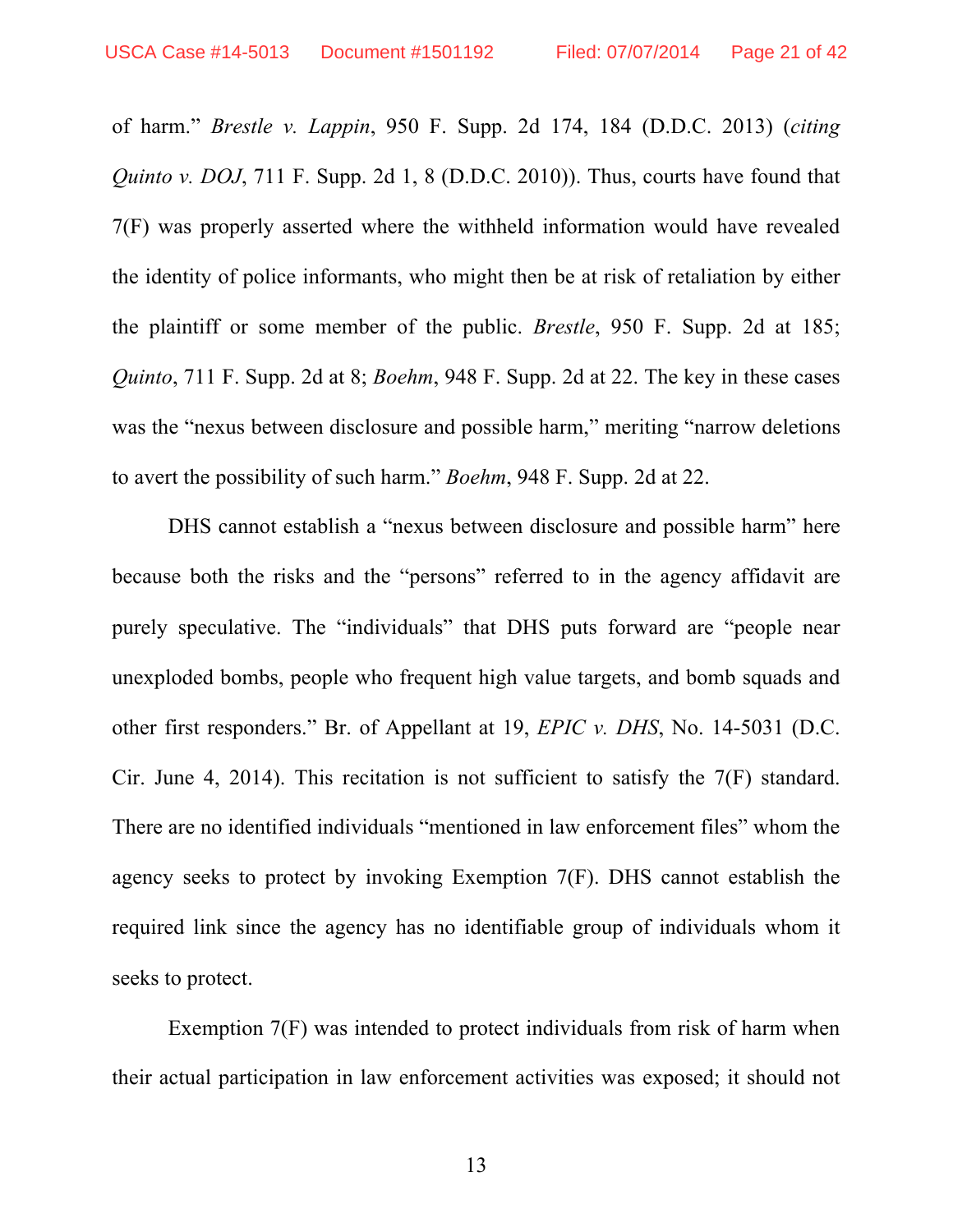extend to any harm that might occur in any place as a possible result of the disclosure of an agency document. Such an interpretation of Exemption 7(F) would create a boundless rationale to withhold agency records that should otherwise be disclosed to the public.

### *B. The District Court's Decision is Consistent with This Court's Recent Ruling in PEER*

This Court recently examined the application of 7(F) in *PEER*, considering whether records relating to two dams along the U.S.-Mexican border, the Amistad and Falcon Dams, should be released under the FOIA. *Pub. Emps. for Envtl. Responsibility v. U.S. Section, Int'l Boundary & Water Comm'n, U.S.-Mexico, 740* F.3d 195, 199 (D.C. Cir. 2014) [hereinafter *"PEER"*]. The plaintiffs sought disclosure of an expert report concerning structural deficiencies in the dams' foundations, a set of emergency action plans for dam-related evacuations, and inundation maps showing the "downstream areas and populations that would be affected if the dams were to break." *Id*.

This Court determined that the inundation maps were exempt under 7(F) because they would "give anyone seeking to cause harm the ability to deduce the zones and populations most affected by dam failure." *Id*. at 206. The Court also found that "[t]errorists or criminals could use that information to determine whether attacking a dam would be worthwhile, which dam would provide the most attractive target, and what the likely effect of a dam break would be." *Id*. This

14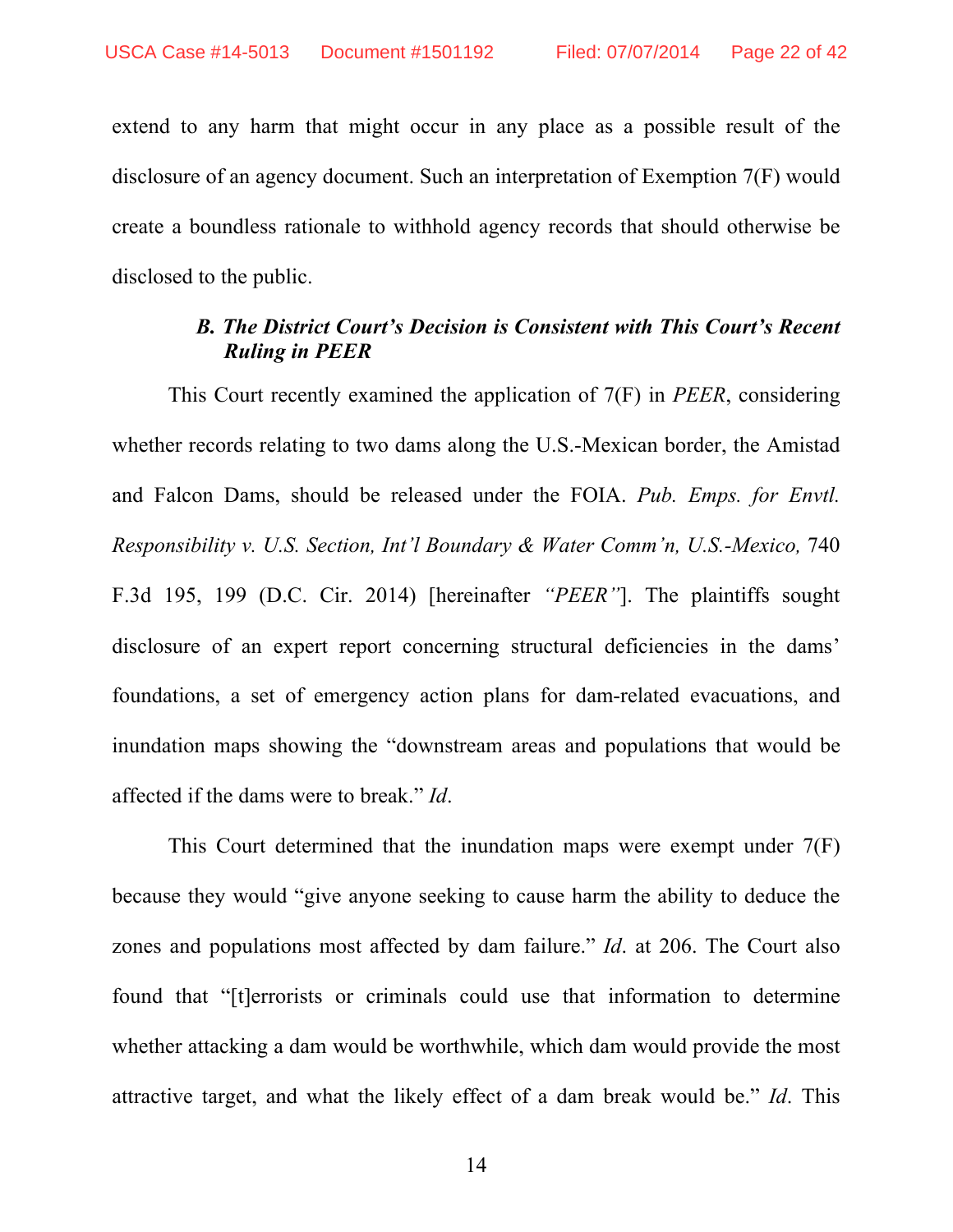threat was further confirmed by the prior issuance of an "intelligence alert from the Department of Homeland Security," which described a "plot by drug traffickers to blow up the Falcon Dam." *Id*.

In an earlier case, *Living Rivers v. U.S. Bureau of Reclamation*, 272 F. Supp. 2d 1313, 1321-22 (D. Utah 2003), a court similarly held that release of inundation maps posed a threat justifying exemption under 7(F). The maps identified the effects an attack on the Hoover Dam and Glen Canyon Dam would have on the downstream areas. *Id.* at 1314. As in *PEER*, the specifics of the threat posed by disclosure of the *Living Rivers* inundation maps were clear: the "individuals" at risk were the downstream inhabitants of the dam regions, and the location of the attacks were the dams themselves.

*PEER* and other "inundation maps" cases involve risks to specific and discrete groups of people — the inhabitants downstream of specific dams. The crucial inquiry when assessing Exemption 7(F) is not whether the government seeks to protect a *narrow* group of individuals but instead whether the government seeks to protect a group of *specific and discrete* individuals. Thus, in *PEER* this Court found that the defendant met this burden because "a threat to the population living downstream of a dam would be sufficiently specific to satisfy the exemption." *PEER*, 740 F.3d at 206.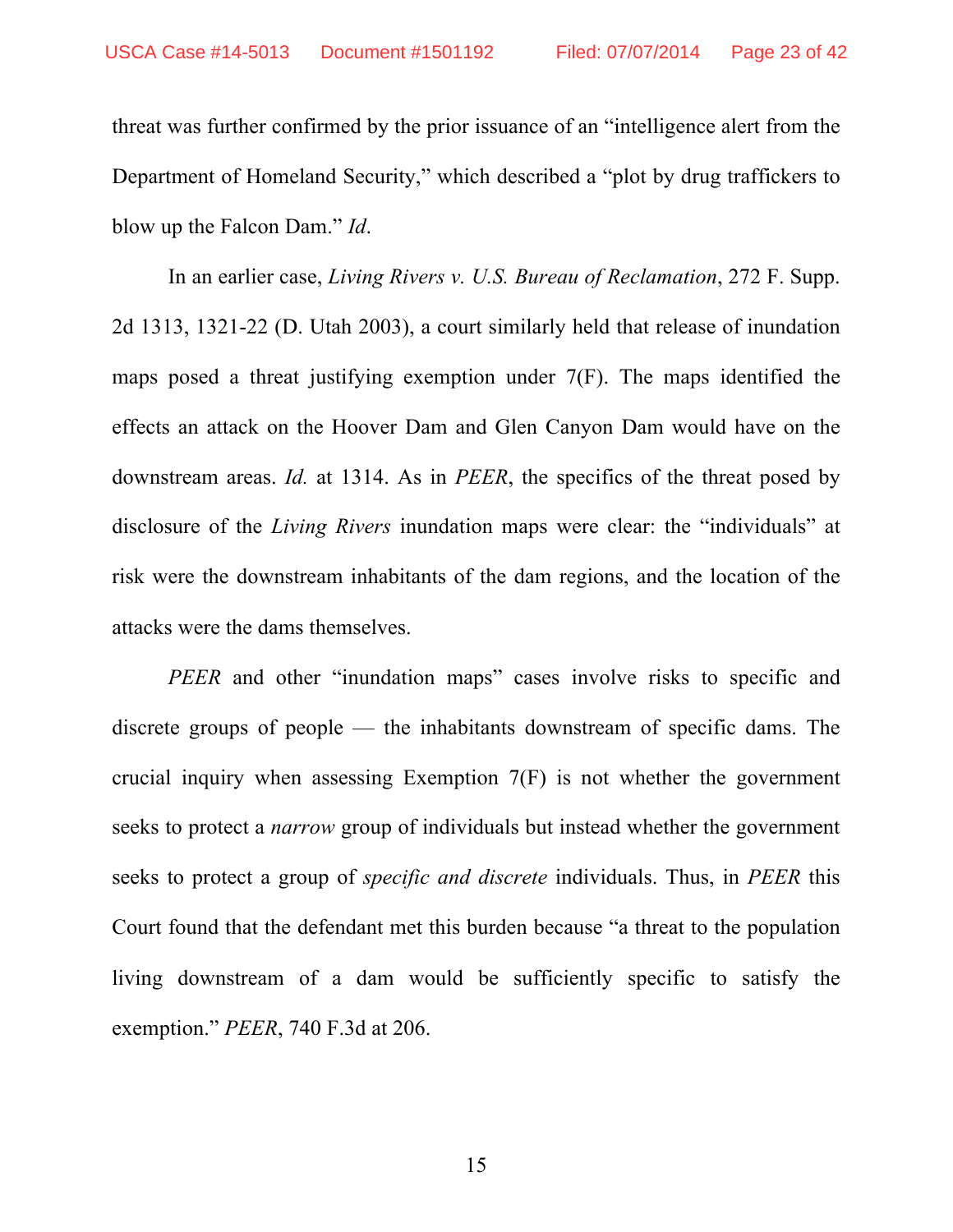The specificity with which the government defined the at-risk individuals in *Living Rivers* and *PEER* led this Court to find that disclosure of inundation maps would be properly exempted under the Second Circuit's analysis in *ACLU v. DOD*. *PEER*, 740 F.3d at 206 (citing *ACLU v. DOD*, 543 F.3d at 71). In *ACLU*, the court held that proper application of Exemption 7(F) requires the government to "identify at least one individual with reasonable specificity and establish that disclosure of the documents could reasonably be expected to endanger that individual." *ACLU*, 543 F.3d at 71. In *PEER*, this Court found that "the U.S. Section points to the same kind of potential harm to a similarly circumscribed population, meaning that the U.S. Section would prevail even under the Second Circuit's approach. In short, the U.S. Section has connected the release of the inundation maps to a reasonable threat of harm to the population downstream of the dams." *PEER*, 740 F.3d at 206.

In *ACLU*, the Second Circuit found that if the phrase "any individual" was given the expansive interpretation proffered by the government — any individual anywhere — it would have the effect of reading the word "individual" out of the statute. *Id.* at 70. "[I]n effect, it would convert the phrase 'endanger the life or physical safety of any individual' into 'endanger life or physical safety.'" *Id*. This reasoning applies here. To grant DHS's expansive reading, wherein any unidentified persons could be subject to hypothetical harms, would be to read the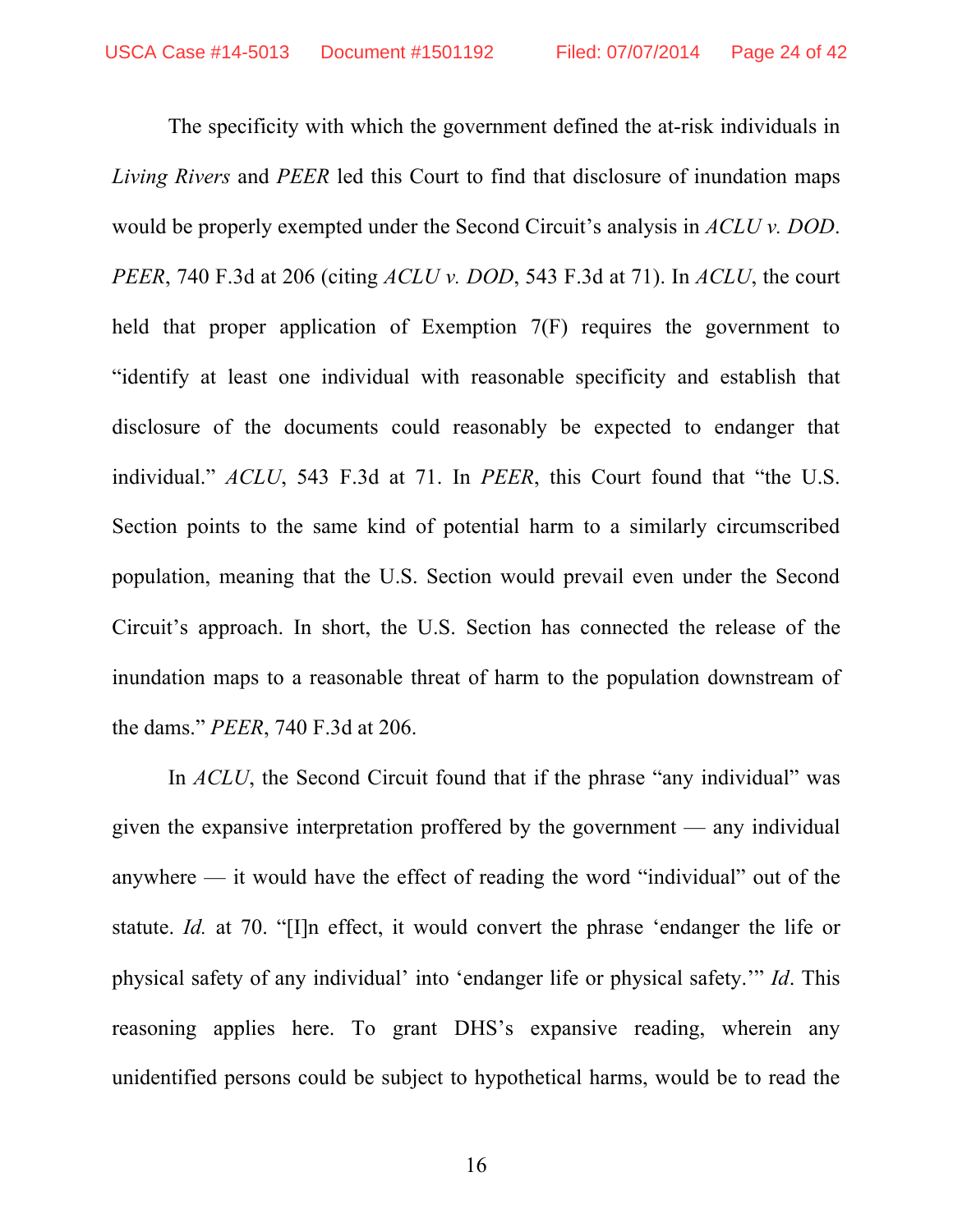word "individual" out of the text. This would violate the statutory canon against surplusage, which is "an endlessly reiterated principle of statutory construction [that] all words in a statute are to be assigned meaning." *Qi-Zhuo v. Meissner*, 70 F.3d 136, 139 (D.C. Cir. 1995).

This Court held in *PEER* that individuals "living downstream of a dam" constitute a "circumscribed population," thus allowing the government to identify, with "reasonable specificity," a "particularized threat to a discrete population." *PEER*, 740 F.3d at 206 (citing *ACLU*, 543 F.3d at 71). In *ACLU*, the population was less specific (the civilian populations of Iraq and Afghanistan and the two American expeditionary forces deployed in combat inside their borders) and the harm was equally diffuse (the threat that publication of photographs would lead to "enlistments and violent acts.") *Id.* at 65. As a result, the Second Circuit held that "it is plainly insufficient to claim that releasing documents could reasonably be expected to endanger some unspecified member of a group so vast as to encompass all United States troops, coalition forces, and civilians in Iraq and Afghanistan." *Id.* at 71.

Judge Boasberg stressed this central conclusion, emphasizing that "the Government here nonetheless seeks a broader interpretation of 'any individual' than was rejected in *ACLU*," because "if the Government's interpretation were to hold, there is no limiting principle to prevent 'any individual' from expanding

17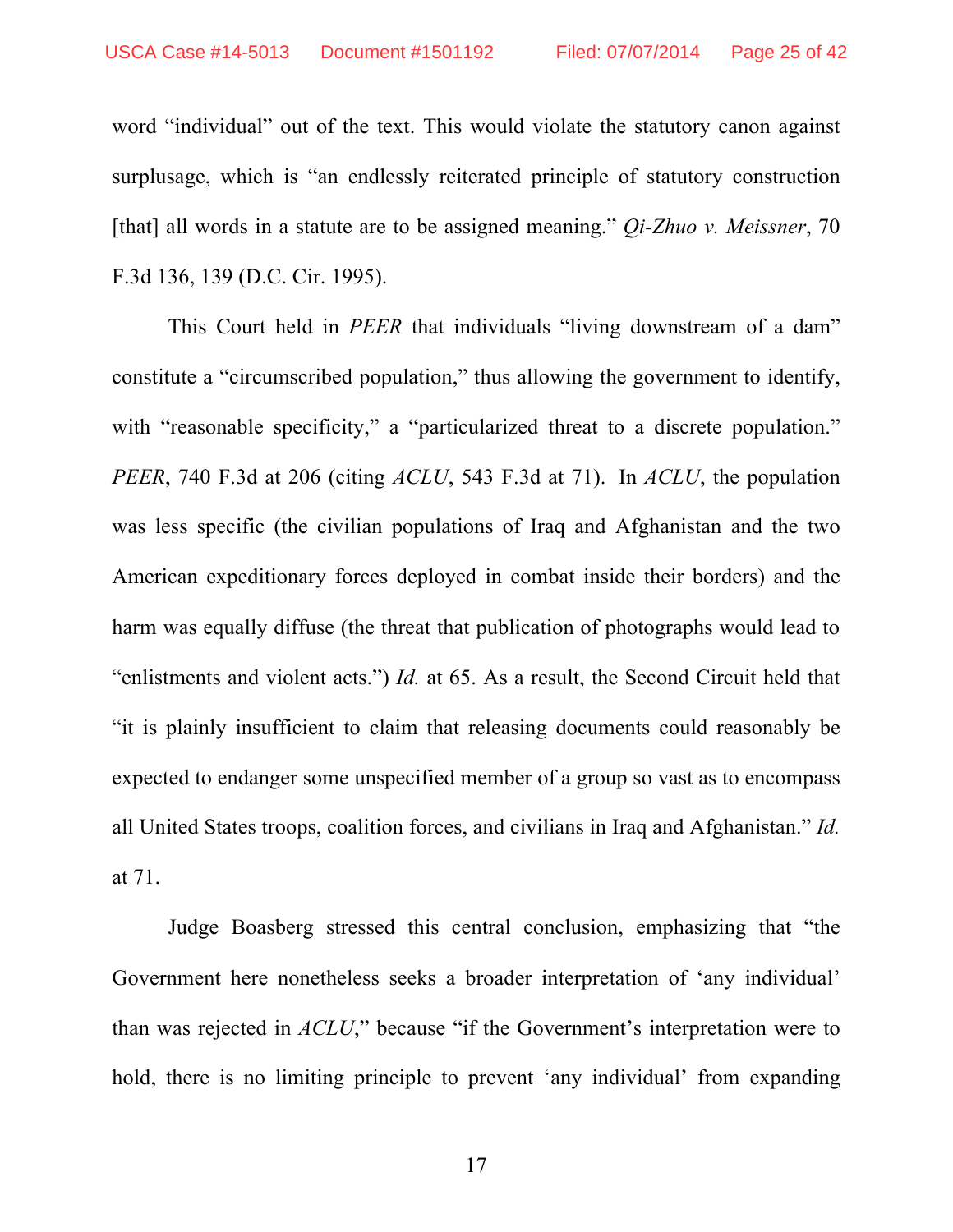beyond the roughly 300 million inhabitants of the United States, as the Government proposes here, to the seven billion inhabitants of the earth in other cases." *EPIC v. DHS*, slip op. at 13. (JA 54.) Therefore, the court held that "[r]eading 7(F) to encompass possible harm to anyone anywhere in the United States within the blast radius of a hypothetical unexploded bomb also flies in the face of repeated Supreme Court direction to read FOIA exemptions narrowly." *Id.* at 14. (JA 55.)

### *A. The Legislative History and Structure of FOIA Supports the District Court's Construction of "Any Person"*

This common-sense reading of the FOIA is supported by the fact that there is no evidence that Congress intended the 1986 FOIA amendments to allow the term "any individual" to include speculative threats to unidentifiable persons. Congress' modifications to Exemption 7(F), were slight and in response to a discrete need. Prior to the 1986 amendments, Exemption 7(F) provided protection only for law enforcement personnel, not their family members or police informants. Thus, Congress revised the exemption to bring these discrete and specific categories of individuals within the scope of 7(F). *Freedom of Information Act: Hearings Before the Subcomm. on the Constitution of the S. Comm. on the Judiciary*, 97th Cong., 1st Sess. 178 (1981); *see also*, 130 Cong. Rec. 3502 (1984) (statement of Sen. Hatch) ("The bill would . . . extend[] exemption 7(F) to include such persons as witnesses, potential witnesses, and family members whose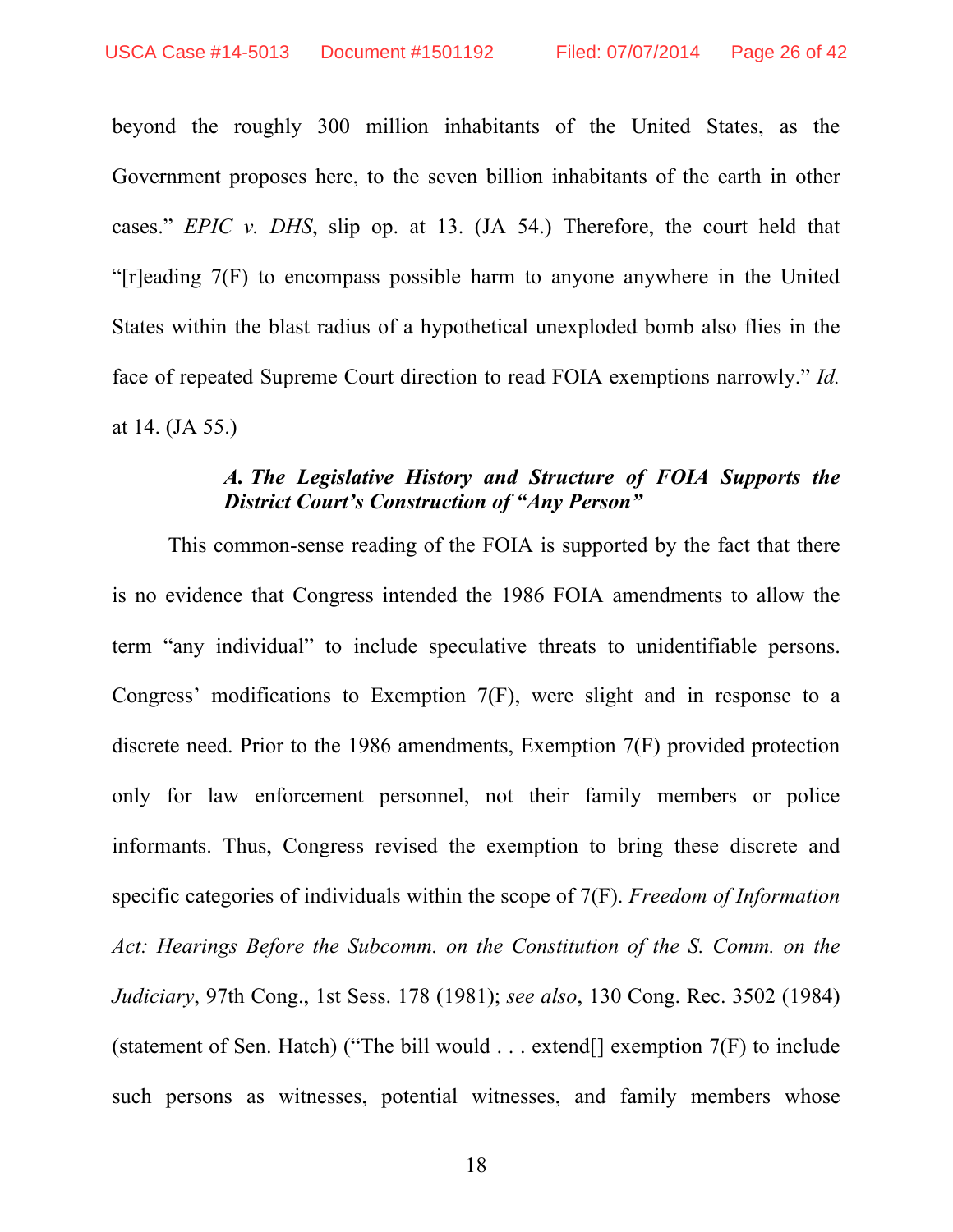personal safety is of central importance to the law enforcement process"). This history, reveals that Congress intended only to relax "the category of covered persons, extending its protection to individuals who were not themselves law enforcement personnel, but who faced similarly specific threats of violence." *ACLU*, 543 F.3d at 80.

Judge Boasberg's determination that the 1986 amendments to 7(F) were intended to be "slight" is consistent with the legislative history. The Deputy Attorney General at the time of the amendments emphasized that "the provisions of Exemption 7 would be modified slightly—not revised wholesale as some observers have asserted." 131 Cong. Rec. 248 (1985) (statement of Carol E. Dinkins, Deputy Att'y Gen. of the United States); *see also* 132 Cong. Rec. 29,616 (1986) (statement of Rep. Glenn English) (expressing his approval that the proposed amendments "represent an overall improvement" by making "only modest changes to the FOIA" and a "slight expansion" to 7(F)); *accord ACLU*, 543 F.3d at 79 (finding the legislative history showed that the government did not intend to dramatically expand the scope of Exemption 7(F)). It is clear that Congress did not repeal the requirement of specificity with the amendment to 7(F) in 1986.

Furthermore, DHS has alternative means of protecting SOP 303 without unnecessarily straining the meaning of Exemption 7. The court below stated:

19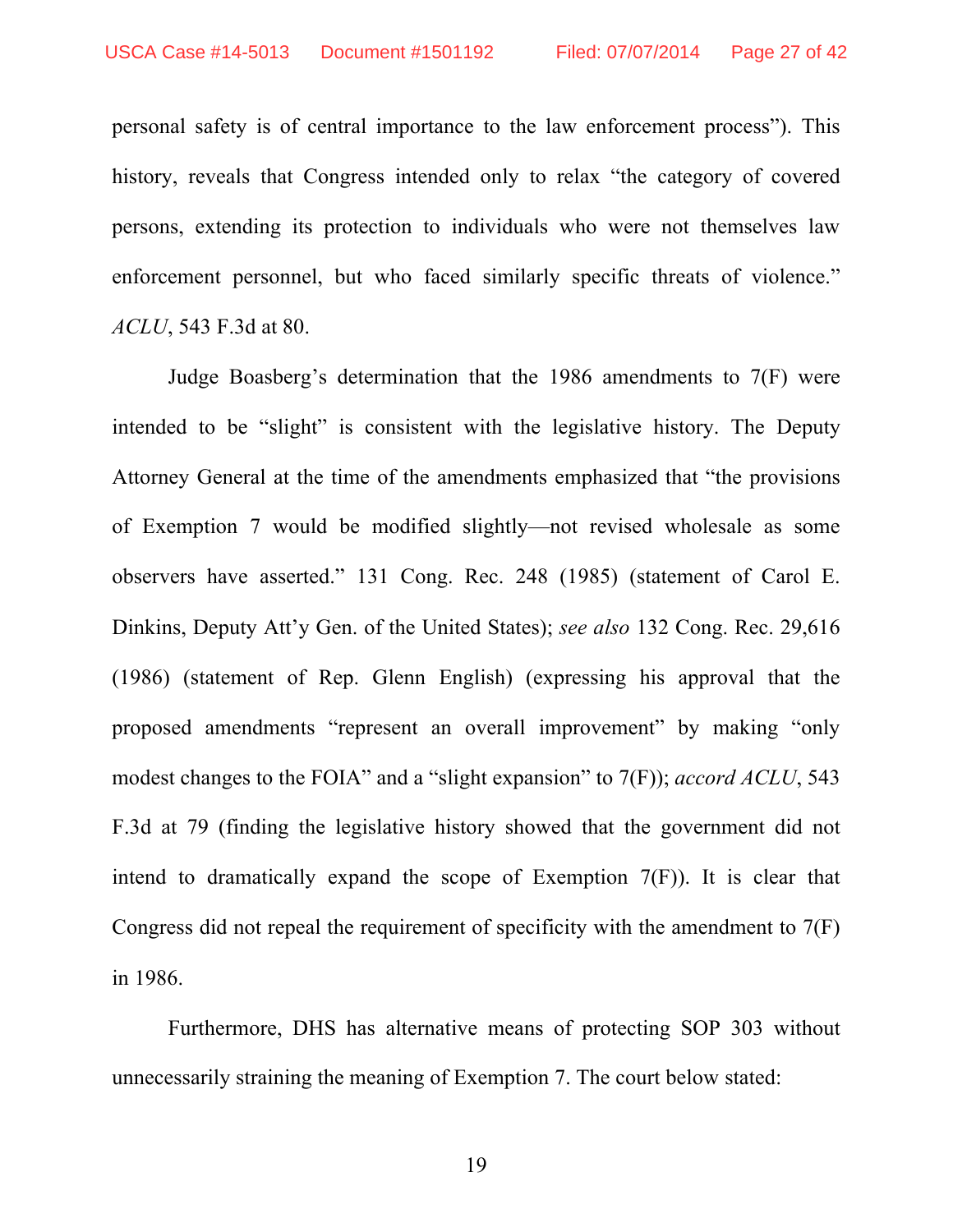In reaching its conclusion, the Court is not unaware of the potential adverse use to which this information could be put. Its ruling, furthermore, is no judgment on whether it is in the national interest for SOP 303 to be disclosed. If in fact, the Government believes release will cause significant harm, it has other options to pursue. As the Supreme Court explained in *Milner*, 'If these or other exemptions do not cover records whose release would threaten the Nation's vital interests, the Government may of course seek relief from Congress.'

*EPIC v. DHS*, slip op. at 15 (internal citations omitted). (JA 56.)

The district court issued a 30-day stay to allow the government to appeal or seek "another type of cure  $-e.g.,$  classification of the document to exempt it from disclosure under Exemption 1 or legislation exempting it from FOIA under Exemption 3." *Id.* at 16. (JA 57.) But the Government has never asserted that the document is properly classified and has not sought special Congressional protection. If the disclosure of SOP 303 would pose a danger nationwide, the agency could have relied upon one of these other FOIA provisions. Instead, DHS chose to assert an interpretation of Exemption 7(F) that is supported by neither caselaw, nor the text of the provision, nor legislative history.

### **II. THE DISTRICT COURT PROPERLY RULED THAT SOP 303 CANNOT BE WITHHELD UNDER EXEMPTION 7(E)**

SOP 303 is a procedure for disrupting wireless communications, implemented by the National Coordinating Center for Telecommunications ("NCC"). The NCC does not have any law enforcement investigatory powers or responsibilities. Instead, the NCC is a "joint government/industry operation" that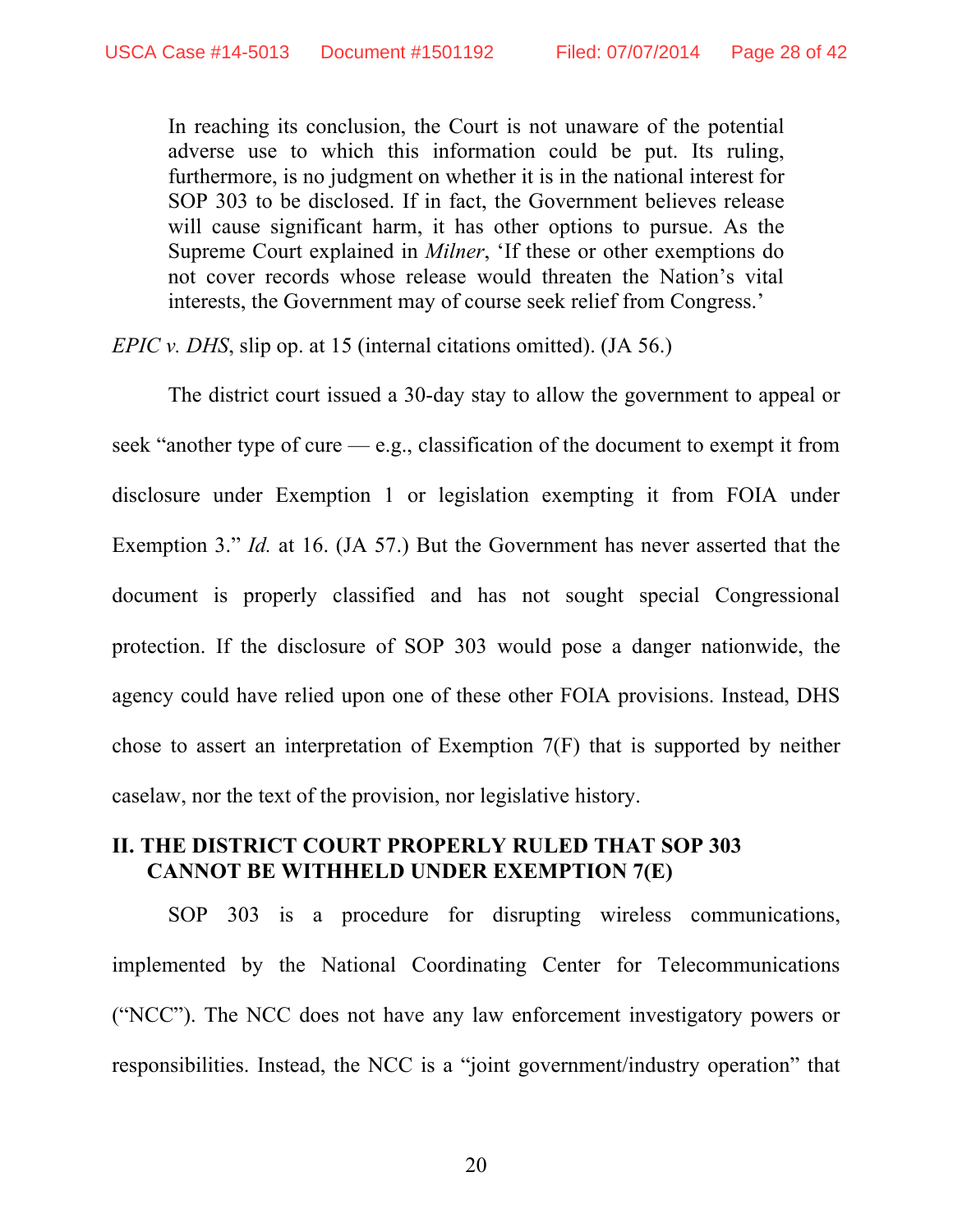coordinates "national security and emergency preparedness communications" between affiliated government agencies and private entities. Holzer Decl. ¶ 10. (JA 13.) When an authorized governmental authority requests a wireless network shutdown, "the NCC will operate as an authenticating body, notifying the carriers in the affected area of the decision." President's Nat'l Sec. Advisory Comm., *Termination of Cellular Networks During Emergency Situations*, 139 (2006). (JA 39.) Thus, SOP 303 is a coordinating document used to assist the NCC. SOP 303 is not a law enforcement technique, nor is it implemented by a law enforcement agency.

### *A. SOP 303 Is Used for "Coordination," Not "Investigations" or "Prosecutions"*

An agency seeking to withhold records under Exemption 7(E) must satisfy two primary statutory elements. First, the record must be "compiled for law enforcement purposes." 5 U.S.C.  $\frac{6}{5}$  552(b)(7). This Court has referred to this element as "the threshold requirement of Exemption 7." *See Tax Analysts v. IRS*, 294 F.3d 71, 77 (D.C. Cir. 2002). Second, disclosure of the record must result in the harm recognized by Exemption 7(E): it must reveal either "techniques and procedures for law enforcement investigations or prosecutions," or "guidelines for law enforcement investigations or prosecutions if such disclosure could reasonably be expected to risk circumvention of the law."  $5 \text{ U.S.C.}$   $\S$   $552(b)(7)(E)$ .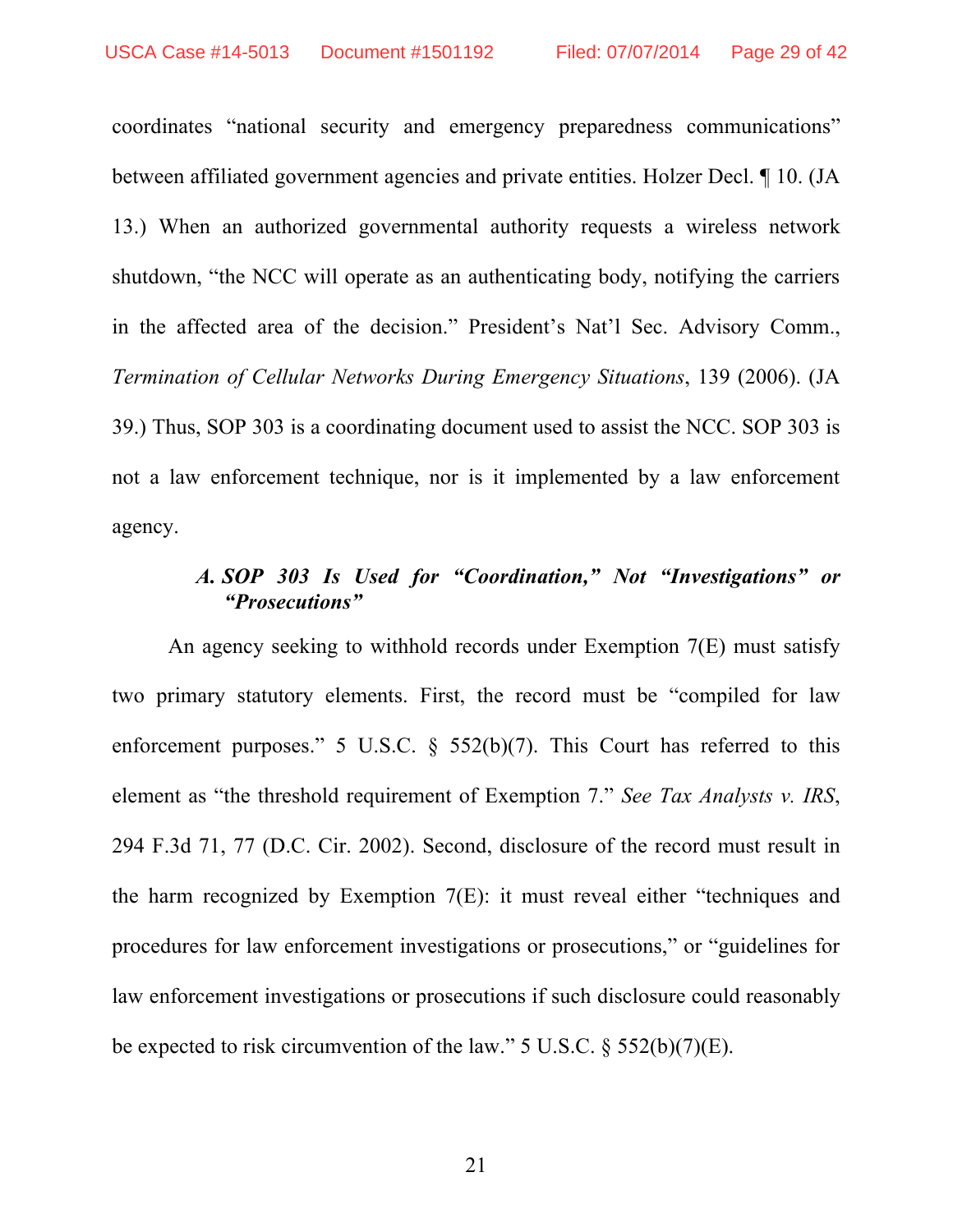These elements are separate, and the agency must establish each one independently to lawfully assert 7(E). *See Blackwell v. FBI*, 646 F.3d 37, 40-42 (D.C. Cir. 2011) (analyzing first whether FBI files regarding the requester's prosecution were compiled for a law enforcement purpose, then whether their disclosure would reveal techniques or procedures for investigations or prosecutions). The threshold requirement of a law enforcement "purpose" is typically easier to establish than the requirement that disclosure reveal "techniques and procedures for law enforcement investigations or prosecutions." *See Pratt v. Webster*, 673 F.2d 408, 420 (D.C. Cir. 1982) (finding that "Congress intended that 'law enforcement purpose' be broadly construed"); *Tax Analysts*, 294 F.3d at 79 (noting that in 1986, Congress broadened Exemption 7's threshold requirement by "deleting any requirement that the information be 'investigatory'"). Accordingly, the Exemption 7 threshold covers law enforcement records unconnected to investigations or prosecutions. *See Tax Analysts,* 294 F.3d at 79*.*

However, in order to be exempt under 7(E), a record must also be used specifically *for investigations or prosecutions*. To investigate is "to examine and inquire into with care and accuracy" and involves "the taking of evidence." *Black's Law Dictionary* 740 (5th ed. 1979) (definition contemporaneous with amendments to Exemption 7). Accordingly, Exemption 7(E) has been applied to protect records related to the process of an inquiry, such as methods of gathering or organizing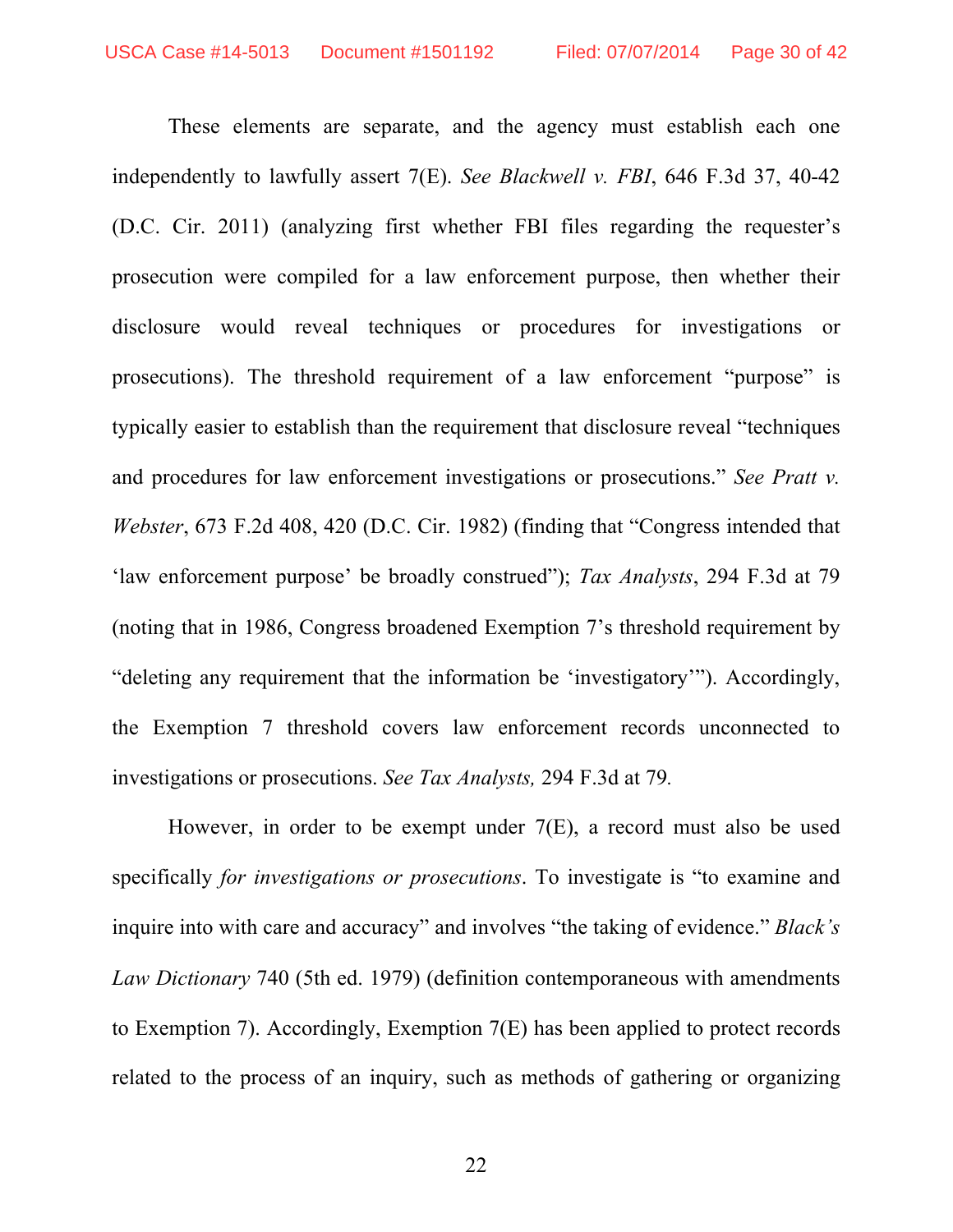information. *See, e.g.*, *Lewis-Bey v. DOJ*, 595 F. Supp. 2d 120, 137 (D.D.C. 2009) (details of electronic surveillance techniques); *Edmonds v. FBI*, 272 F. Supp. 2d 35, 56 (D.D.C. 2003) (polygraph information).

In the decision below, Judge Boasberg found that "[i]f 'techniques and procedures for law enforcement investigations or prosecutions' is given its natural meaning, it cannot encompass the protective measures discussed in SOP 303. This term refers only to acts by law enforcement after or during the commission of a crime, not crime-prevention techniques." *EPIC v. DHS*, slip op. at 8. (JA 49.) The court also found that this reading of Exemption 7(E) aligned with the FOIA's purpose to promote disclosure and the "well-settled practice of reading FOIA exemptions narrowly." *Id*.

DHS's proposed interpretation of the term "investigation" in 7(E) would create another boundless exemption. From the perspective of a law enforcement agency, almost anything preserved could be said to "support" or "facilitate" investigations. The fact that a technique might indirectly create conditions conducive to a future investigation does not automatically convert it into a technique *for* investigation. In order to be used "for" investigation, there must be a "direct relation to the [government's] law enforcement mandate." *Living Rivers, Inc. v. U.S. Bureau of Reclamation*, 272 F. Supp. 2d 1313, 1320-1321 (D. Utah 2003).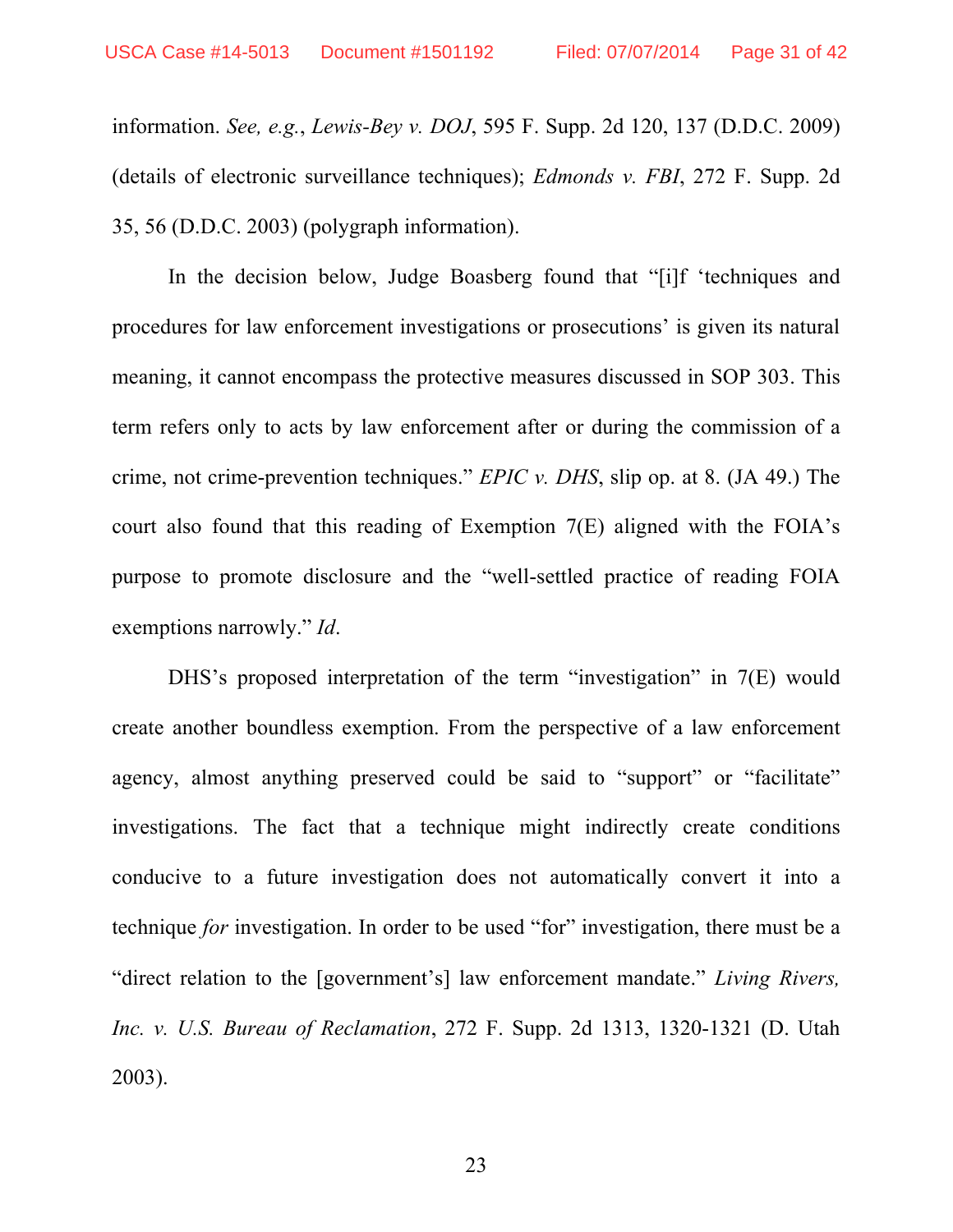### *B. DHS's Proposed Interpretation of 7(E) is Contrary to Established Principles of Statutory Construction*

In addition to showing that the withheld records were compiled for law enforcement purposes, the government must also show that release of those records would "disclose techniques and procedures for law enforcement investigations or prosecutions." *See, e.g.*, *Judicial Watch, Inc. v. U.S. Secret Serv.*, 579 F. Supp. 2d 182, 187-88 (D.D.C. 2008) ("The Court agrees with defendant that [Sensitive Security Records] are compiled for law enforcement purposes. However, the Court cannot see how disclosure of the information plaintiff seeks would reveal techniques, procedures, or guidelines used by the Secret Service"); *Long*, 450 F. Supp. 2d at 79 (finding that certain program category fields from databases of criminal investigations were compiled for law enforcement purposes but were not exempt under 7(E) because "the Department has failed to identify any law enforcement technique or procedure that would be disclosed upon release of the information").

None of FOIA's "other important interpretive principles" exempt it from the "cardinal canon" of statutory interpretation: that "courts must presume that a legislature says in a statute what it means and means in a statute what it says there." *Conn. Nat'l Bank v. Germain*, 503 U.S. 249, 253-54 (1992). Even in the FOIA context, "proper deference must be paid to the plain meaning rule." *Symons v. Chrysler Corp. Loan Guarantee Bd.*, 670 F.2d 238, 241 (D.C. Cir. 1981) (citing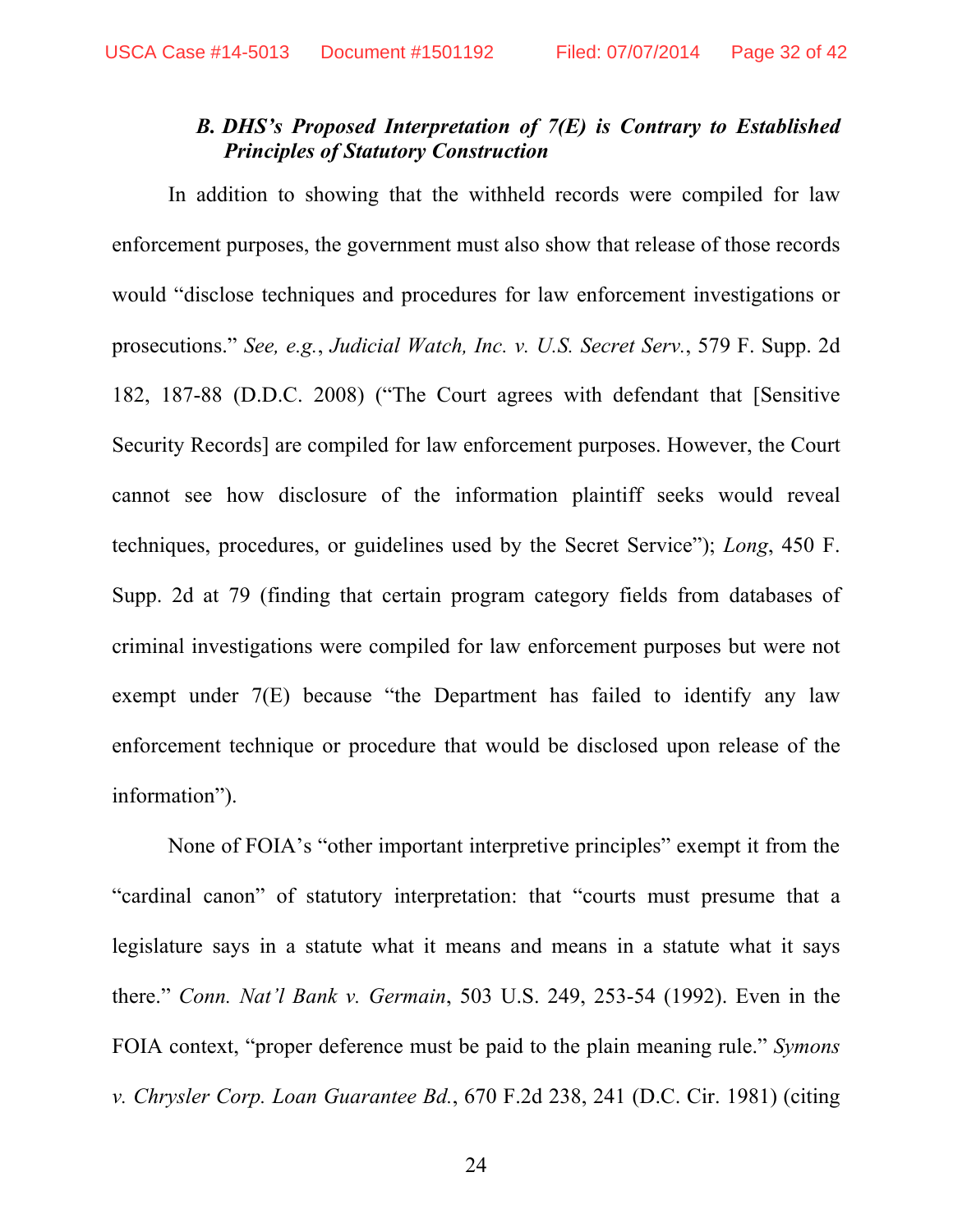*Consumers Union of the U.S., Inc., v. Heimann*, 589 F.2d 531, 533 (D.C. Cir. 1978)).

Here, Exemption 7(E) plainly requires that the "technique" in question be used "for investigations"—that is, for the process of inquiring into or tracking down through inquiry. Whenever possible, statutes must be interpreted to avoid redundancy. *See Donnelly v. FAA*, 411 F.3d 267, 271 (D.C. Cir. 2005) ("We must strive to interpret a statute to give meaning to every clause and word, and certainly not to treat an entire subsection as mere surplusage"). Exemption 7(E) requires that techniques and procedures be "for law enforcement investigations or prosecutions," and the Court must give effect to these words because "[o]rdinarily, courts will give effect to the plain meaning of the words used by the legislature." *Symons*, 670 F.2d at 241. DHS's expansive reading of Exemption 7(E) would violate this principle, rendering other FOIA exemptions superfluous in the process.

Exemption 7(A), for example, protects law-enforcement records if disclosure "could reasonably be expected to interfere with enforcement proceedings." 5 U.S.C.  $\frac{2552(b)}{7}(A)$ . Courts have interpreted Exemption 7(A) to permit withholding in order to preserve evidence. *See, e.g.*, *Juarez v. DOJ*, 518 F.3d 54, 58 (D.C. Cir. 2008) (protecting records under Exemption 7(A) where disclosure "would compromise the investigation as it could lead to destruction of evidence"); *Ctr. for Nat'l Sec. Studies v. DOJ*, 331 F.3d 918, 929 (D.C. Cir. 2003)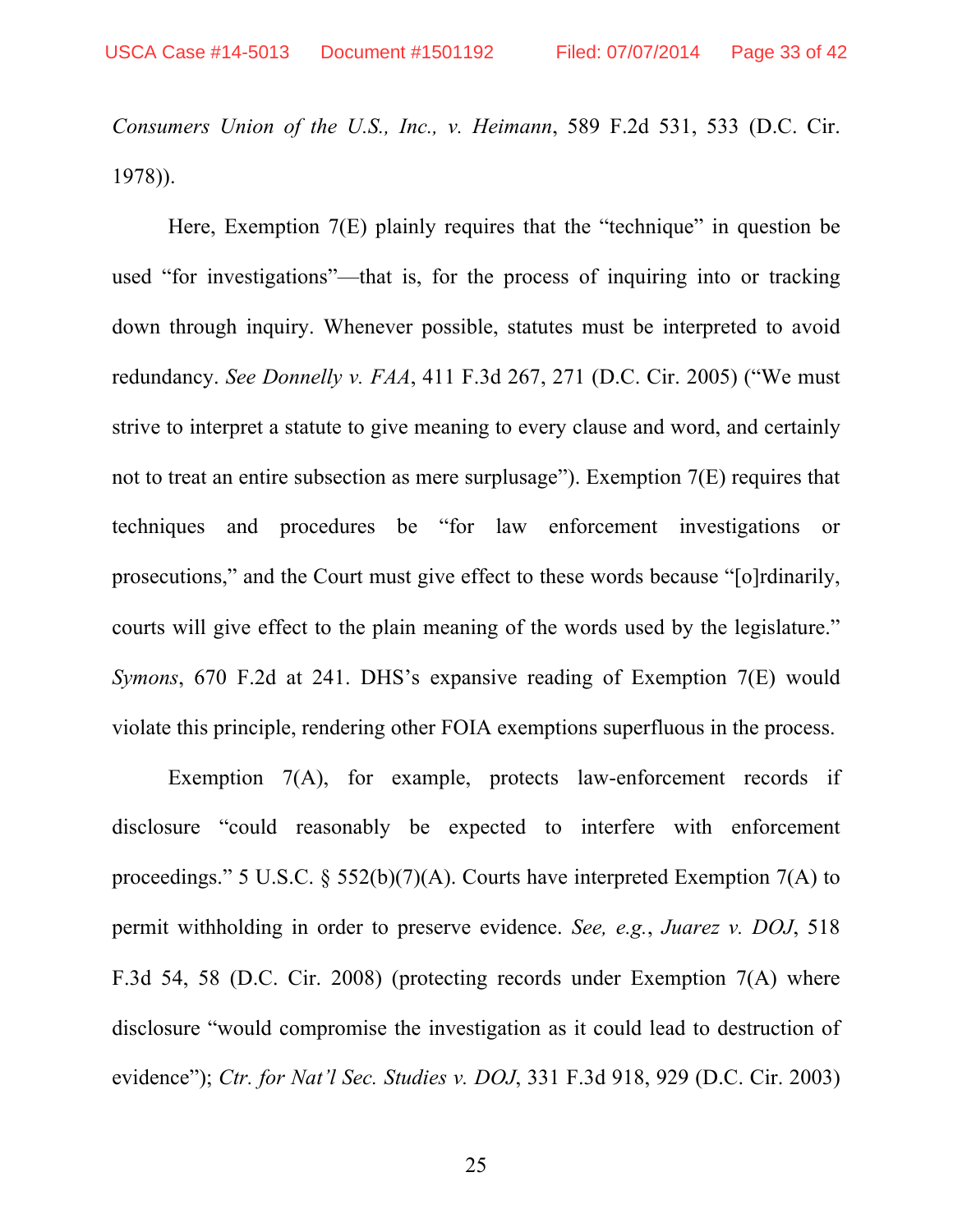(reviewing cases that have found "evidence tampering" concerns sufficient to justify Exemption 7(A)). But under DHS's reading, there would be no need for Exemption 7(A) because any record that tends to facilitate a subsequent investigation would be protected under Exemption 7(E).

DHS's theory would also invalidate the holdings of numerous Exemption 7(E) cases, render other exemptions superfluous, and transform FOIA from a "disclosure statute" into a "withholding statute." *EPA v. Mink*, 410 U.S. 73, 79 (1973).

### *C. The District Court's Interpretation of Exemption 7(E) Is Consistent With PEER*

This Court recently considered the application of Exemption 7(E) to law enforcement guidelines in *PEER*. 740 F.3d 195, 204-205 (D.C. Cir. 2014). The Court found that guidelines describing "the surveillance and detection of the cause of an emergency dam failure as well as the process for evaluating the dam failure when the emergency subsides," and the "precautions that law enforcement personnel should implement around the dams during emergency conditions" were properly exempt under 7(E). *Id*. at 205.

Unlike the guidelines in *PEER*, the Standard Operating Procedure at issue in this case is used to coordinate activities between government agencies and private parties, not to facilitate the investigation of a threat or emergency. SOP 303 is not executed in connection with an investigation or prosecution, and it is not an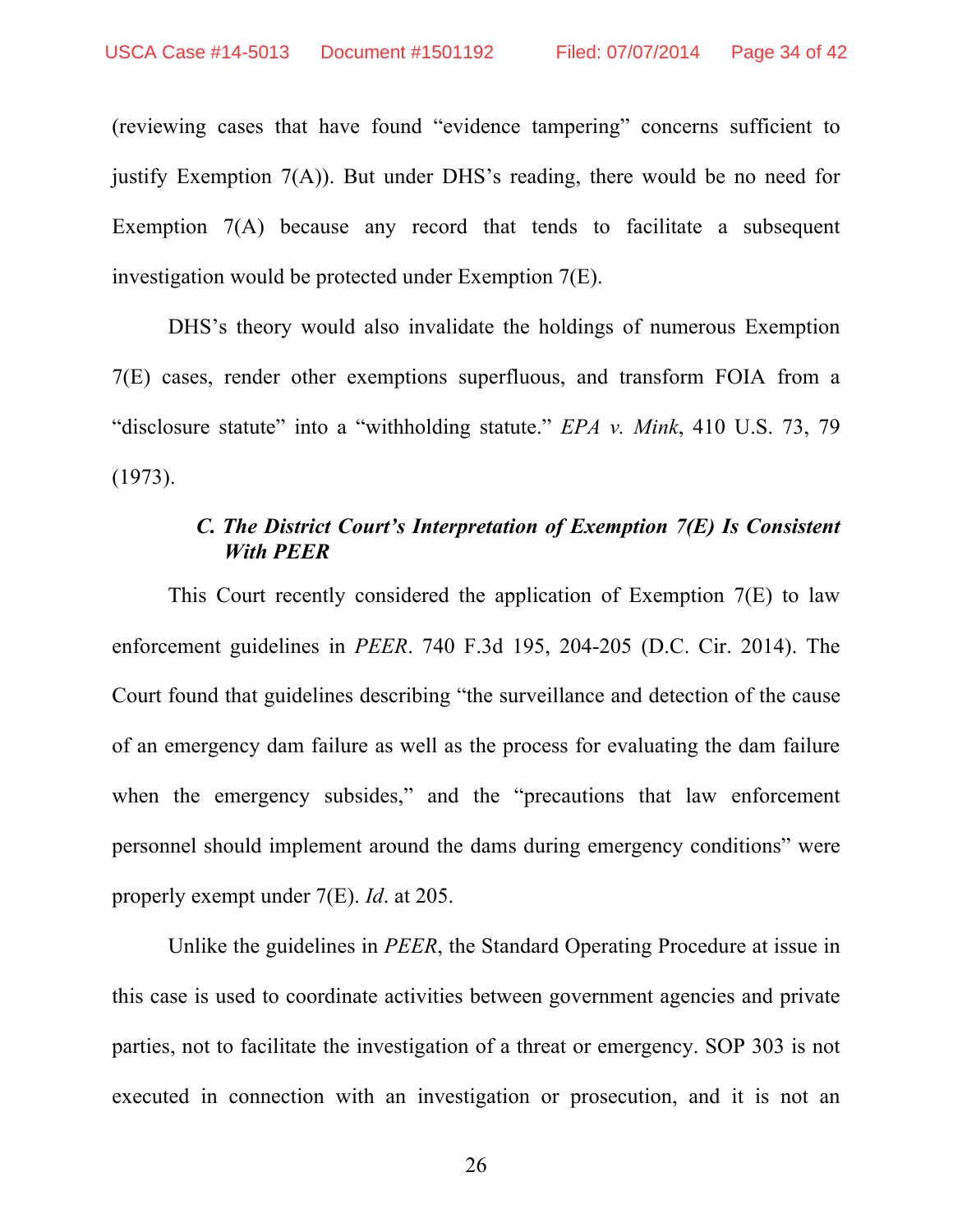evidence-gathering technique; it is simply a protocol for shutting down a communications network. There is also no similar risk that the release of SOP 303 will hinder investigations. According to the DHS affidavit, the agency's main concern is that the release of certain portions of SOP 303 would allow individuals to "appropriat[e] verification methods and then impersonat[e] officials designated for involvement in the verification process." Holzer Decl. ¶ 26. (JA 19.) But these concerns are relevant only to minor, segregable portions of the document (like the identifying information in Appendix 1 that EPIC has not challenged).

### **III. DHS FAILED TO DISCLOSE REASONABLY SEGREGABLE, NON-EXEMPT MATERIAL IN SOP 303**

The FOIA requires the government to disclose any "reasonably segregable portion of a record." 5 U.S.C. § 552(b); *see Oglesby v. United States Dep't of the Army*, 79 F.3d 1172, 1176 (D.C. Cir. 1996) ("If a document contains exempt information, the agency must still release 'any reasonably segregable portion' after deletion of the nondisclosable portions"). "The 'segregability' requirement applies to all documents and all exemptions in the FOIA." *Ctr. for Auto Safety v. EPA*, 731 F.2d 16, 21 (D.C. Cir. 1984). Under the FOIA, the government bears the burden of providing "a detailed justification for its non-segregability." *Johnson v. Exec. Office for U.S. Attorneys*, 310 F.3d 771, 776 (D.C. Cir. 2002). This includes "a statement of [the government's] reasons," and a "descri[ption of] what proportion of the information in a document is non-exempt and how that material is dispersed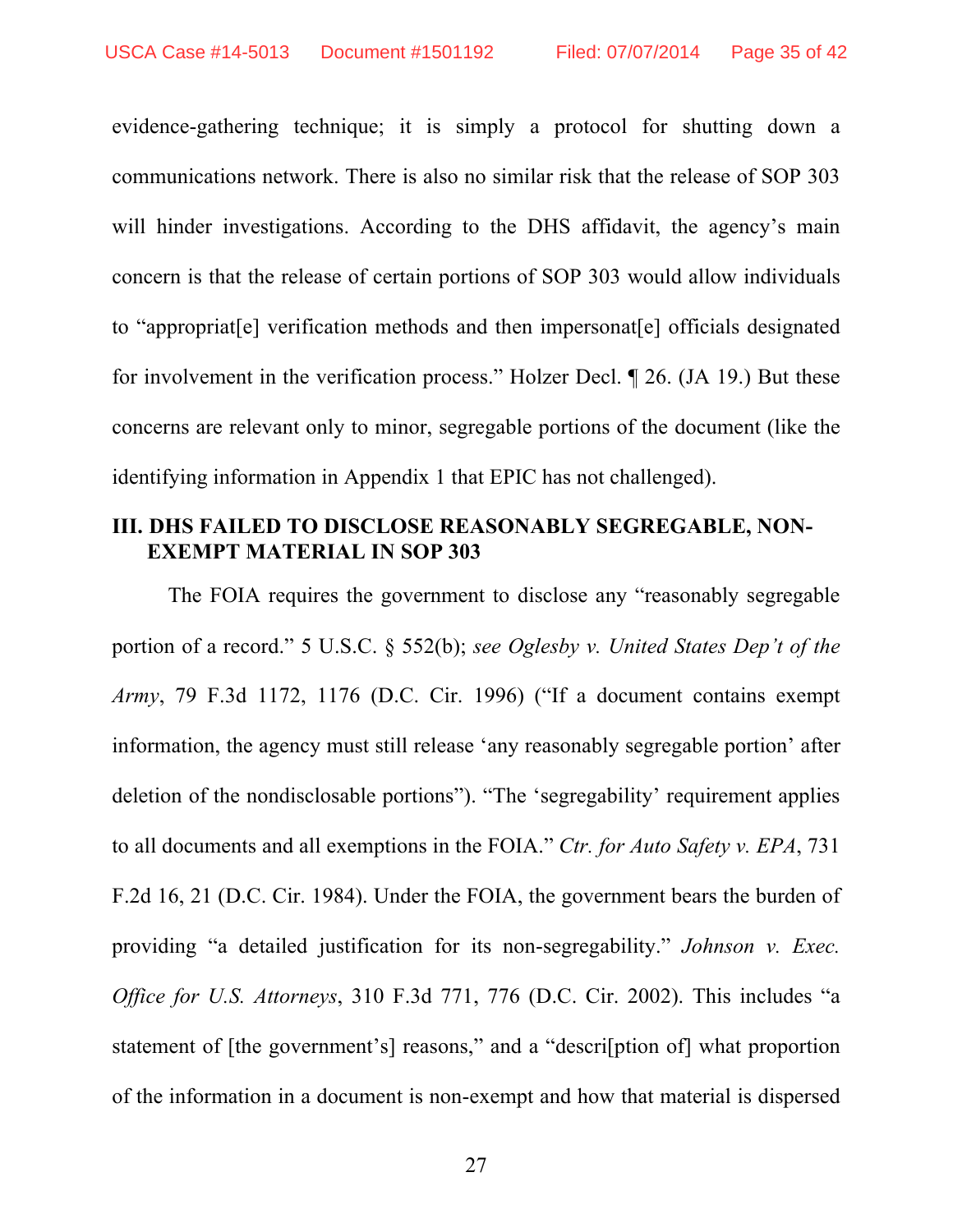throughout the document." *Mead Data Cent., Inc. v. Dep't of Air Force*, 566 F.2d 242, 261 (D.C. Cir. 1977). Simply claiming that a segregability review has been conducted is insufficient. *Oglesby*, 79 F.3d at 1180. Finally, district courts have an "affirmative duty to consider the segregability issue *sua sponte*." *Trans-Pac. Policing Agreement v. U.S. Customs Serv.*, 177 F.3d 1022, 1028 (D.C. Cir. 1999).

DHS has failed to conduct an adequate segregability analysis in this case or to justify its redaction of nearly every line of SOP 303. The version of SOP 303 that DHS released to EPIC was 30 pages long, but the only text consisted of a section entitled "Emergency Wireless Protocols" consisting of fewer than 70 words, an appendix listing state emergency management contact information (Appendix A), and the title of Appendix E: "External Agency Cellular Disruption Implementation Instructions." *See* Redacted SOP 303, ECF No. 11-2. Even most of the headings of the document are redacted, which makes it impossible to understand how it is organized. The only unredacted lines in SOP 303 are:

1. Purpose. This SOP provides detailed procedures for the National Coordinating Center for Telecommunications (NCC) to coordinate requests for the disruption of cellular service.

[REDACTED]

5. Fax Confirmation. [REDACTED] This fax transmission will be scanned to a file for electronic distribution upon receipt.

[REDACTED] b. Restoration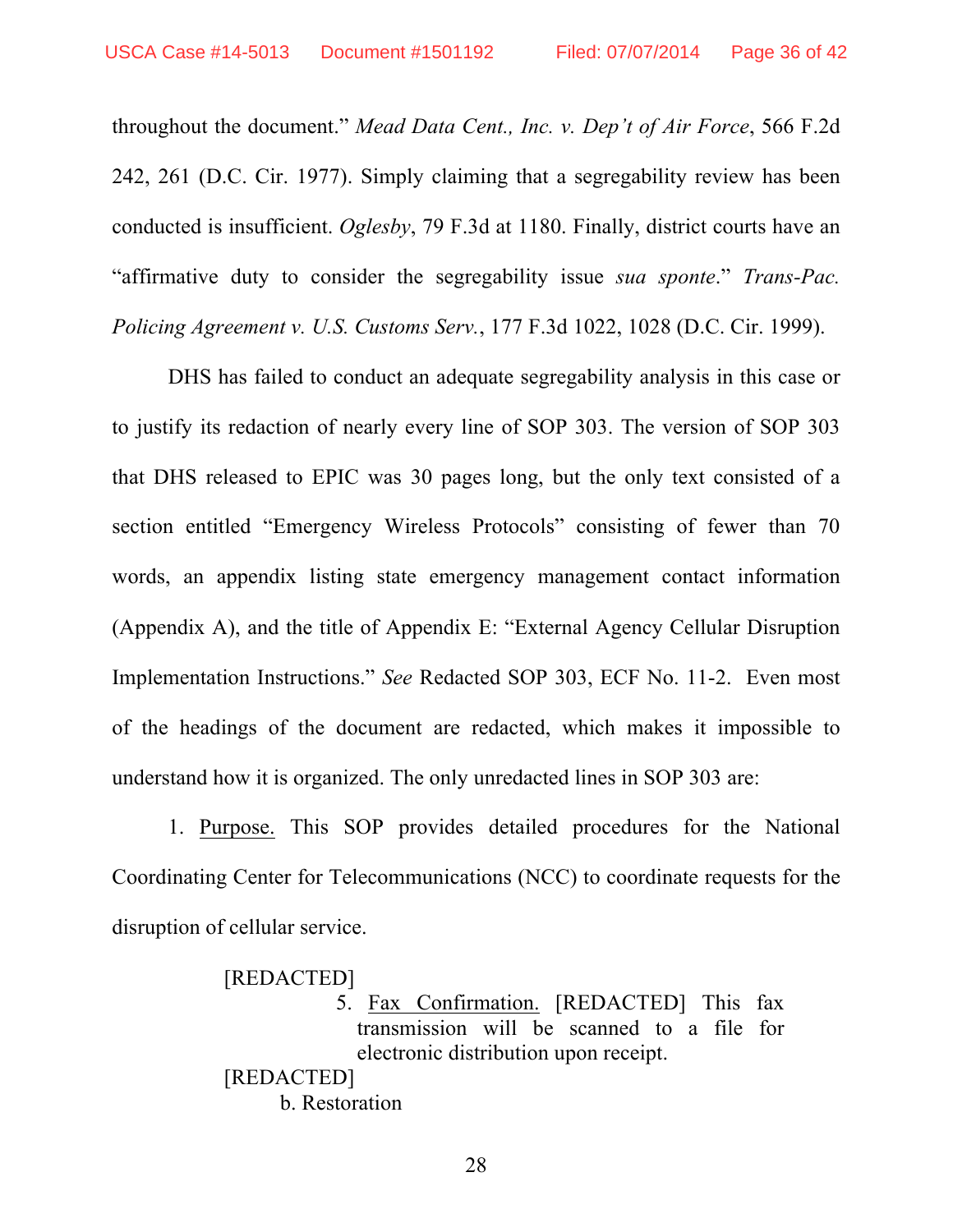[REDACTED] ii. Notification [REDACTED] 6. Review. Review annually and following any instance where these procedures are implemented.

7. Supersession. This is the initial issue of the SOP.

*Id*. DHS has not explained why the outline and headings, or any other organizational elements of SOP 303, are not reasonably segregable.

To justify these redactions, the DHS declaration states that "[n]o other segments of the document could be released without compromising the interests protected by the exemptions invoked by DHS." Holzer Decl. ¶ 22. (JA 17.) But this statement is a conclusion, not an explanation. "[U]nless the segregability provision of the FOIA is to be nothing more than a precatory precept, agencies must be required to provide *the reasons behind their conclusions* in order that they may be challenged by FOIA plaintiffs and reviewed by the courts." *Mead Data Cent., Inc.*, 566 F.2d at 261 (emphasis added). DHS has provided nothing more than "empty invocation[s] of the segregability standard" that the Court should reject. *Judicial Watch, Inc. v. DHS*, 841 F. Supp. 2d 142, 161 (D.D.C. 2012).

Although EPIC does not bear the burden of finding segregable material, it appears that the predetermined shutdown questions contained within SOP 303 should be segregated and released. This portion of SOP 303 consists of a "predetermined series of questions that determines if a shutdown is necessary." Holzer Decl. ¶ 21. (JA 17.) These questions are plainly not law enforcement techniques. A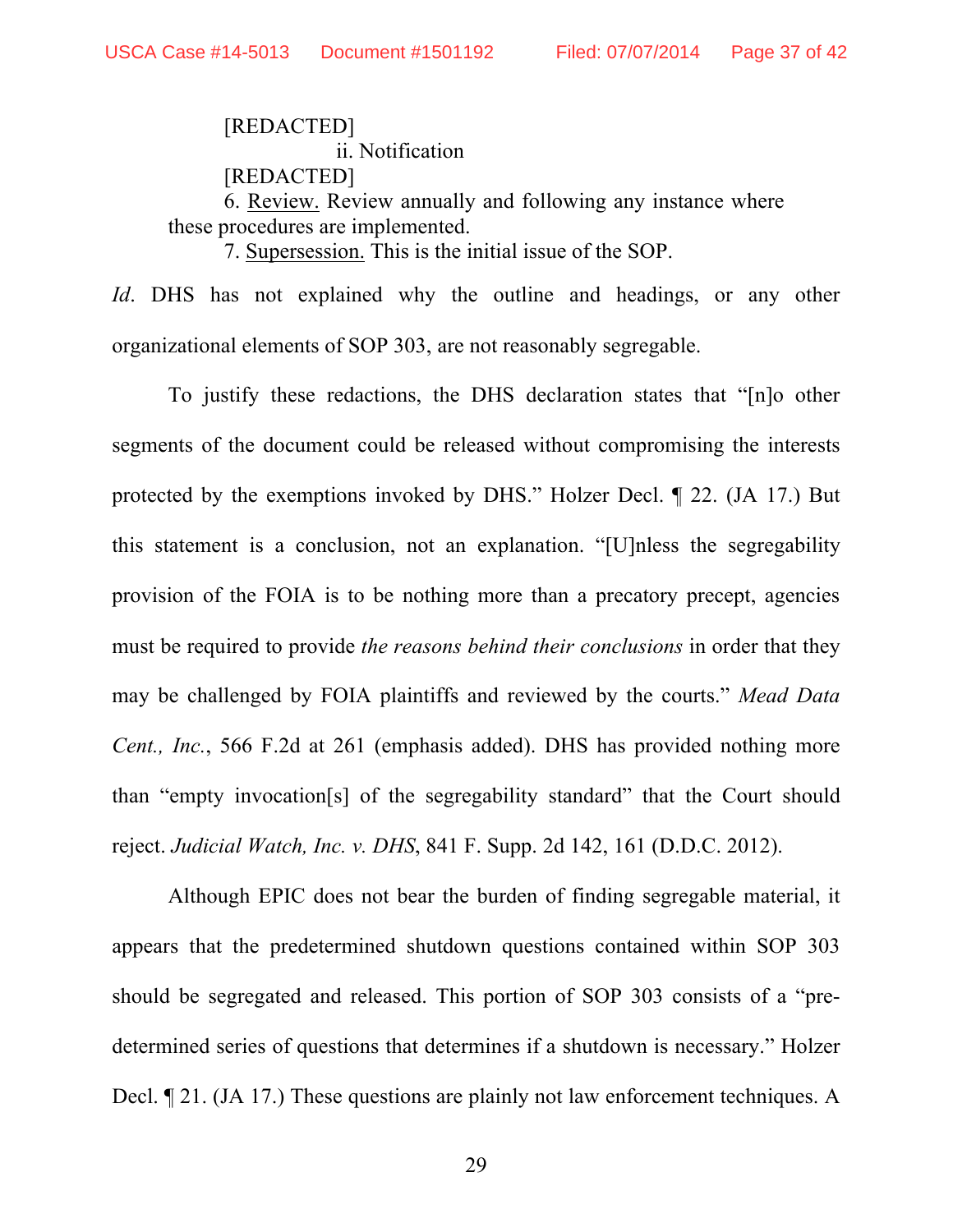"technique" is "a method of accomplishing a desired aim" and a "procedure" is "a particular way of accomplishing something or of acting." *Webster's Ninth New Collegiate Dictionary*, 1211, 937 (1985) (definition contemporaneous with enactment of amendments to Exemption 7). The shutdown questions, however, are not a means of accomplishing a shutdown; they are the means of determining whether to employ a shutdown. In other words, they describe policy criteria, not techniques or procedures.

Even if a technique or procedure were both compiled for law enforcement purposes and used for investigation or prosecution, the government would still need to demonstrate that harm would result from its disclosure. In the D.C. Circuit, this harm typically occurs where disclosure would allow bad actors to evade, defeat, or otherwise circumvent the techniques, thereby reducing their effectiveness. *See, e.g.*, *Blackwell v. FBI*, 646 F.3d 37, 42 (D.C. Cir. 2011); *Hidalgo v. FBI*, 541 F. Supp. 2d 250, 254 (D.D.C. 2008) (explaining that Exemption 7(E) only allows "information about law enforcement techniques to be withheld when publication would allow perpetrators to avoid them"); *James v. CBP*, 549 F. Supp. 2d 1, 10 (D.D.C. 2008) (withholding the specific search techniques used on requester because disclosure would "assist in subverting the effectiveness of a particular investigative technique . . . and could enable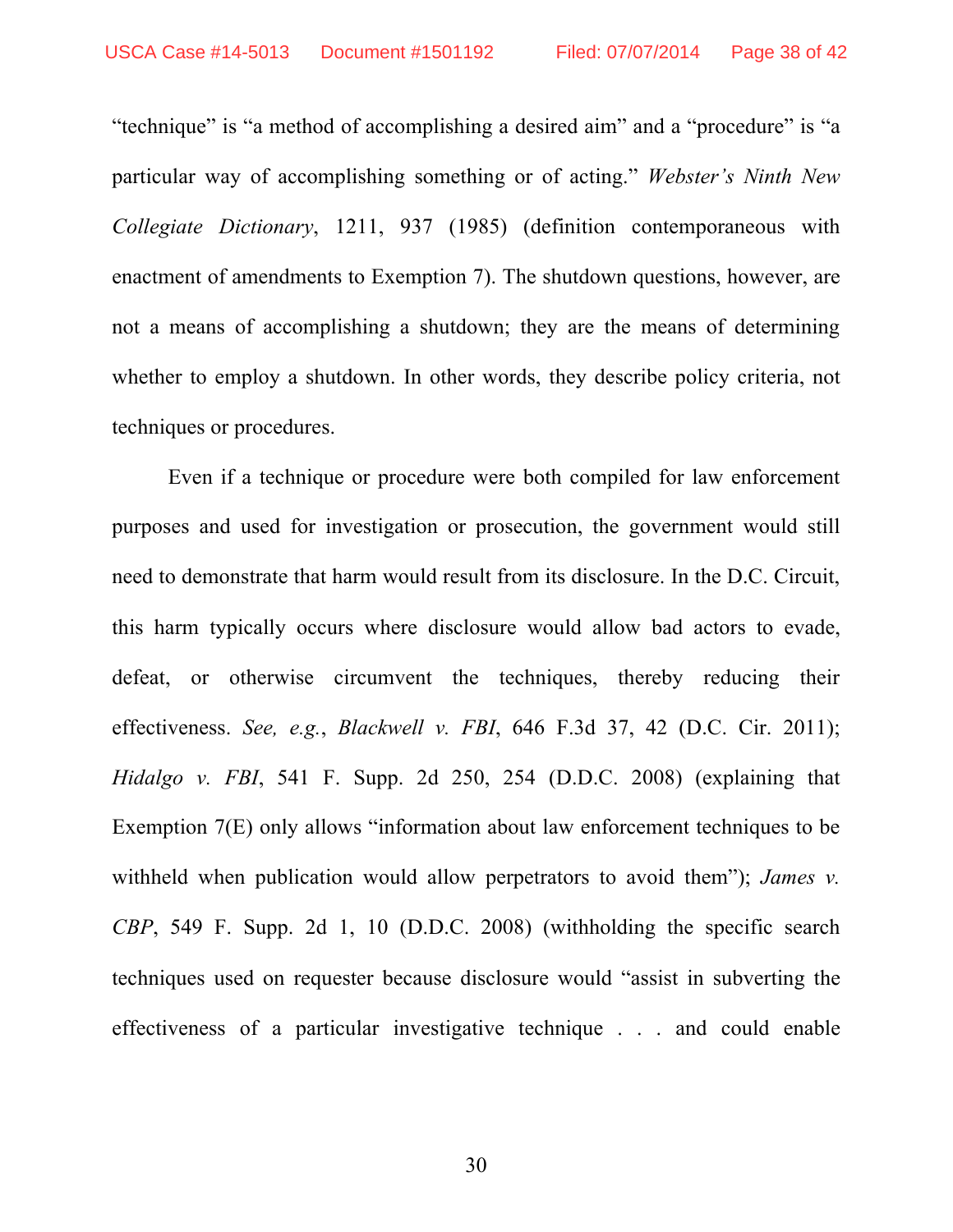smugglers of contraband to employ measures to neutralize those techniques" (internal quotation marks omitted)).

SOP 303 contains multiple sub-parts, including (1) the predetermined series of questions that determine if a shutdown is necessary, (2) authentication methods, and (3) the step-by-step shutdown process itself. *See* Holzer Decl. ¶ 25. (JA 18.) Releasing the predetermined shutdown questions would disclose only one part of SOP 303, but without the "verification methods" or identities of "officials designated for involvement," there would be no way for "bad actors to insert themselves into the process of shutting down or reactivating wireless networks." *Id*. **[26** (JA 19.)

Based on the Government's description, the risks created by disclosing SOP 303 are tied directly to the "verification methods" and identities of "officials" involved in the verification process. *Id.* But DHS did not release the other segregable portions of SOP 303 or explain why those portions would not be reasonably segregable. As a result, DHS has not met its burden of showing that all reasonably segregable portions of the record have been disclosed.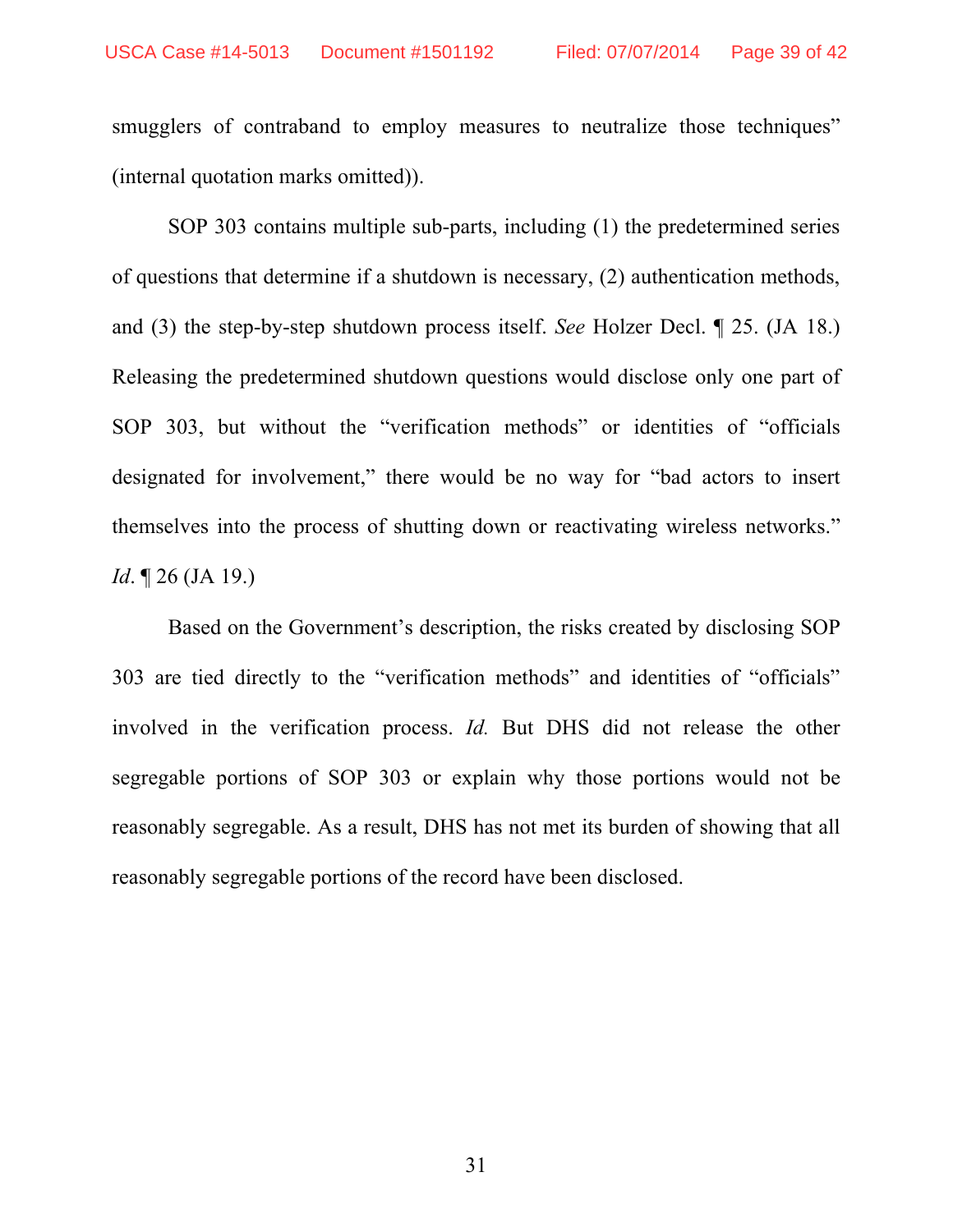## **CONCLUSION**

For the foregoing reasons, this Court should affirm the decision of the

District Court.

Respectfully submitted,

\_\_\_*/s/ Marc Rotenberg*\_\_\_\_\_ MARC ROTENBERG ALAN BUTLER GINGER MCCALL JULIA HORWITZ DAVID HUSBAND Electronic Privacy Information Center 1718 Connecticut Ave. NW Suite 200 Washington, DC 20009 (202) 483-1140 *Counsel for Appellant Electronic Privacy Information Center*

Dated: July 7, 2014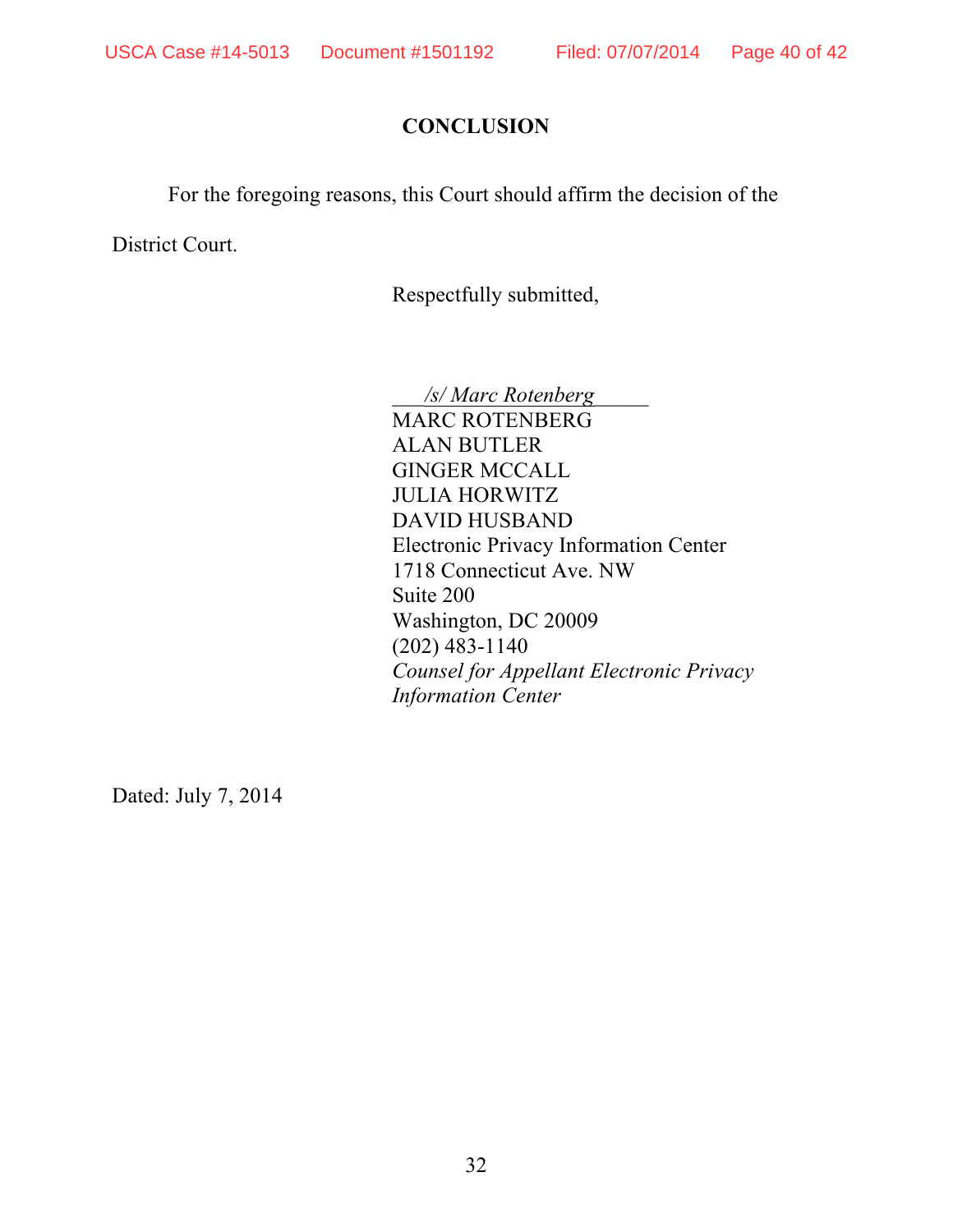### **CERTIFICATE OF COMPLIANCE**

I hereby certify that the foregoing brief complies with the typeface requirements of Fed. R. App. P. 32(a)(5) and the type-style requirements of Rule 32(a)(6) because it is composed in a 14-point Times New Roman, a proportionally spaced font. I further certify that the brief complies with the type-volume limitations of Fed. R. App. P.  $32(a)(7)(B)(iii)$  because it contains 6,907 words, excluding the parts of the brief exempted under Rule  $32(a)(7)(B)(iii)$ .

> \_\_\_*/s/ Marc Rotenberg*\_\_\_\_\_ MARC ROTENBERG